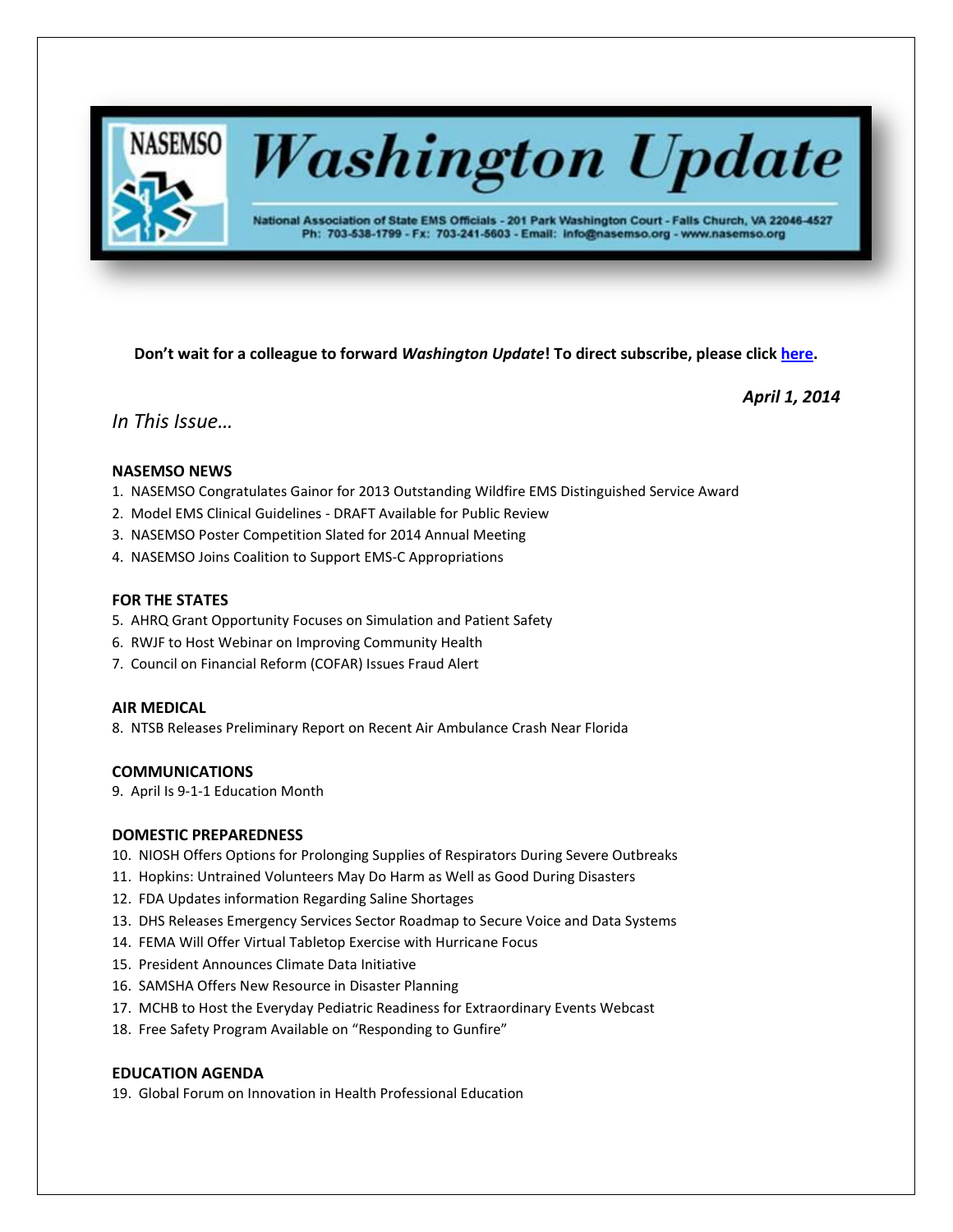## **GOVERNMENT AFFAIRS**

20. House Committee Passes Public Health Legislation

# **HITS**

21. NIOSH Center for Motor Vehicle Safety Now on Twitter

22. Traffic Records Training for State Highway Safety Office Leadership Now Available

## **MEDICAL DIRECTION**

23. Senator Introduces "Good Samaritan" Bill on Use of Overdose Prevention Drug

# **PEDIATRIC EMERGENCY CARE**

- 24. Senate Passes Child Care Disaster Plan Legislation
- 25. Keeping Families Safe Around Medicines
- 26. Optimal Resources for Children's Surgical Care in the United States
- 27. Class 1 Recall Involves Pediatric Resuscitation Systems
- 28. IOM Recommends Strategy for Child Abuse and Neglect Research

#### **TRAUMA**

- 29. May is National Trauma Awareness Month
- 30. Access to Firearms Linked to Elevated Mortality Risk
- 31. New HCUP Methods Report Evaluates Reporting of E Codes

## **FEDERAL PARTNERS**

- 32. FICEMS Releases 5-Year Plan
- 33. FDA Allows Marketing of First Medical Device to Prevent Migraine Headaches
- 34. Policy Update! NIOSH Revising Policy on Use of Emergency Breathing Support Systems
- 35. GAO Study Highlights Manufacturing Component of Medical Countermeasures
- 36. GAO Report Highlights DHS Critical Infrastructure Partnerships
- 37. New Interactive Video Aims to Reduce Clinical Research Misconduct
- 38. CDC Reports on Healthcare-Associated Infections
- 39. Revised TeamSTEPPS Curriculum Helps Improve Patient Safety
- 40. ECCC Offers Resources on Health Information Exchanges
- 41. HHS Releases Security Risk Assessment Tool to Help Providers with HIPAA Compliance

#### **INDUSTRY NEWS**

- 42. IRS Excludes Volunteer Firefighters and EMS Personnel from ACA Employer Mandate
- 43. New National Organization Fills Gaps for Public Safety Infection Control Officers
- 44. Call for Proposals EMS Today 2015
- 45. Senate Passes ICD-10 Delay Bill
- 46. AHA/ACC Issue New Guidelines for the Management of Atrial Fibrillation

# **INTERESTING READING**

- 47. Swedish Study Shows 20-25% Reduction in Hospital Admissions for "Rule-Out MI" with HS Troponin T
- 48. Hospital Survey on Patient Safety Culture
- 49. NIOSH Partners With WHO to Address Occupational Health Issues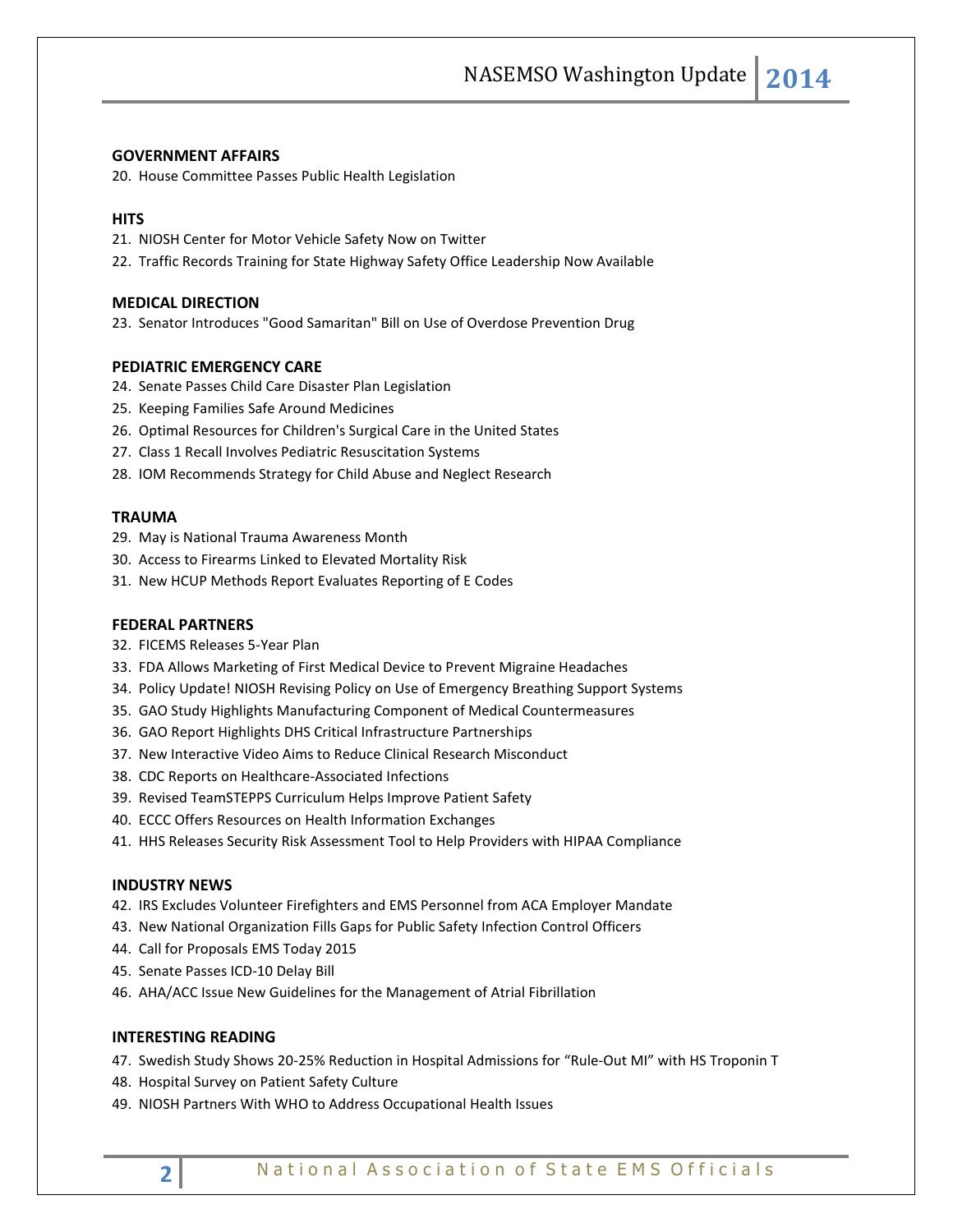- 50. Sepsis Study Comparing Three Treatment Methods Shows Same Survival Rate
- 51. Influenza Vaccine Cuts Flu-Related Pediatric ICU Admissions
- 52. Application of New Cholesterol Guidelines
- 53. "Citing Urgent Need, U.S. Calls on Hospitals to Hone Disaster Plans"
- 54. Glove and Gown Effects on Intraoperative Bacterial Contamination

# **UPCOMING EVENTS**

# **\*\*\*STATEWIDE EMS CONFERENCES\*\*\***

**\*\*\*National Conferences and Special Meetings\*\*\***

## **1. NASEMSO Congratulates Gainor for 2013 Outstanding Wildfire EMS Distinguished Service Award**

NASEMSO Executive Director Dia Gainor received the 2013 Outstanding Wildfire EMS Distinguished Service Award at the NASEMSO Mid-Year Meeting on Mar. 4, 2014, in Orlando, Fla. Her service was recognized to enhance awareness on the national stage as a passionate advocate. The award was presented by Gene Madden on behalf of the National Wildfire Coordination Group. Way to go, Dia!!

# **2. Model EMS Clinical Guidelines - DRAFT Available for Public Review**

The DRAFT *Model EMS Clinical Guidelines* are now posted a[t Model EMS Guidelines Project.](http://www.nasemso.org/Projects/ModelEMSClinicalGuidelines/index.asp) The initial 2-year effort is led by the NASEMSO Medical Directors Council and comprised of a team of physicians from the American College of Emergency Physicians (ACEP), National Association of EMS Physicians (NAEMSP), American College of Osteopathic Emergency Physicians (ACOEP), American Academy of Emergency Medicine (AAEM), American Academy of Pediatrics, Committee on Pediatric Emergency Medicine (AAP-COPEM), American College of Surgeons, Committee on Trauma (ACS-COT) and Air Medical Physician Association (AMPA). While not yet a comprehensive set of EMS protocols, the Model Guidelines are intended to be a resource for EMS medical directors and EMS systems of care. They incorporate the latest evidence-based guidelines and will be updated over time. The Co-PIs, Drs. Carol Cunningham (Ohio State Medical Director) and Richard Kamin (Connecticut State Medical Director) are requesting input from the EMS community, as well as physician specialty organizations. Comments should be submitted to Mary Hedges, NASEMSO Program Manager, at [hedges@nasemso.org](mailto:hedges@nasemso.org) no later than April 30. The team will meet to review all comments the first week of May.

#### **3. NASEMSO Poster Competition Slated for 2014 Annual Meeting**

Interested persons are reminded that NASEMSO is conducting a poster competition in conjunction with the NASEMSO Annual Meeting, Cleveland, Ohio, Oct. 6-10, 2014. The goal of the poster competition is to foster and develop system research and performance assessment and improvement skills in State offices of EMS and Trauma. [Download the Call for Posters.](http://www.nasemso.org/Meetings/Annual/documents/NASEMSO-2014-Call-for-Posters.pdf) Deadline for abstracts is **Aug. 31, 2014**. Questions should be directed to [Terry](mailto:terry.mullins@azdhs.gov) [Mullins.](mailto:terry.mullins@azdhs.gov)

## **4. NASEMSO Joins Coalition to Support EMS-C Appropriations**

NASEMSO has joined forces with national, state, and local organizations in a letter to the House Subcommittee on Labor, Health and Human Services, and Education to restore funding for the Emergency Medical Services for Children (EMSC) program at the Health Resources and Services Administration to \$21,116,000 in the Fiscal Year (FY) 2015 Labor, HHS, Education (LHHS) appropriations bill. The letter explained that "Every state has received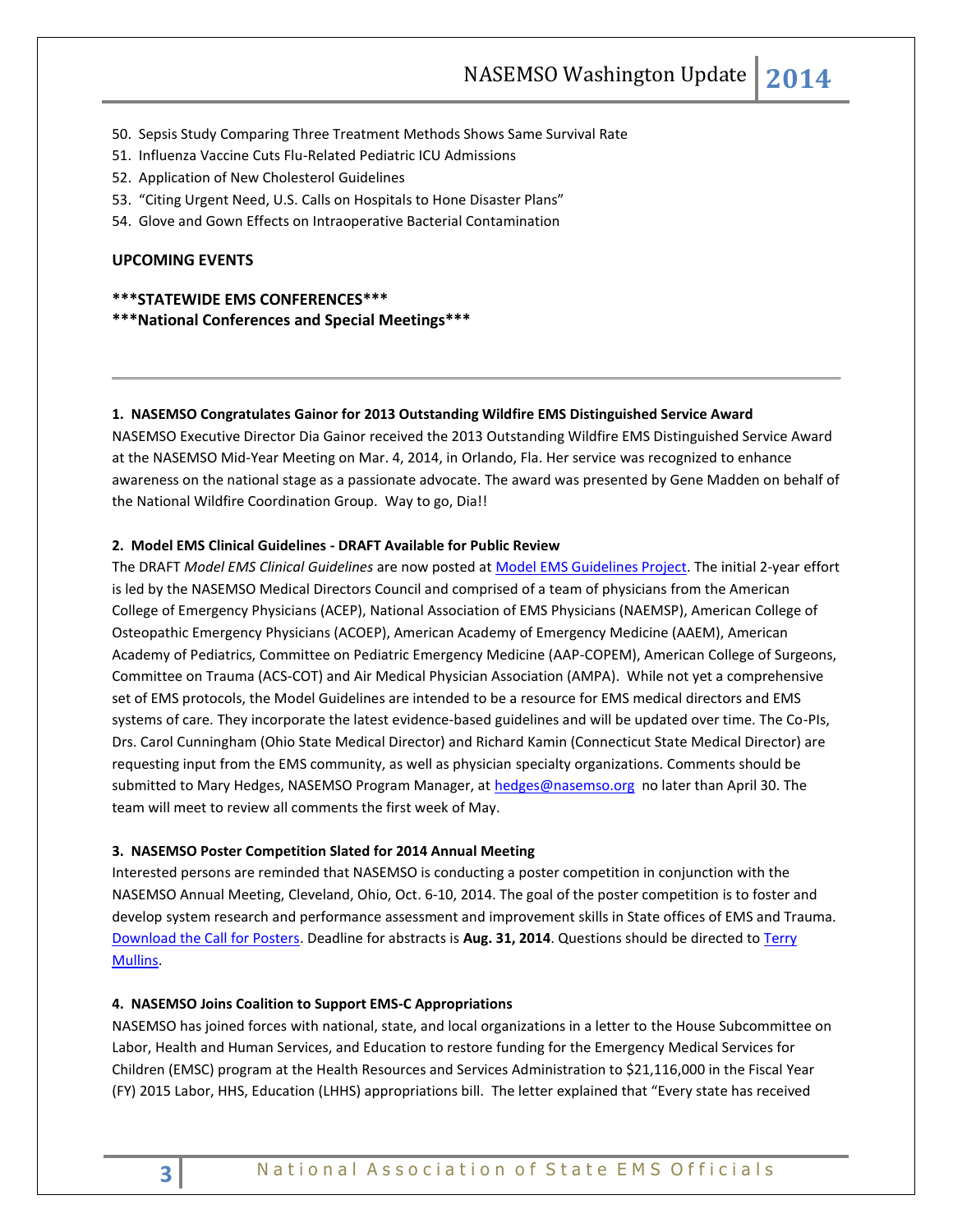EMSC funds, which they have used to ensure that hospitals and ambulances are properly equipped to treat pediatric emergencies, to provide pediatric training to paramedics and first responders, and to improve the systems that allow for efficient, effective pediatric emergency medical care. Additionally, EMSC funding has helped to improve pediatric capacity and transport of pediatric patients and address emerging issues such as pediatric emergency care readiness and pediatric emergency medical services in rural and remote areas." The sign-on letter is available on th[e NASEMSO web site.](http://www.nasemso.org/Advocacy/Supported/index.asp)



*National Public Health Week: April 7-13, 2014*

# **5. AHRQ Grant Opportunity Focuses on Simulation and Patient Safety**

The Agency for Healthcare Research and Quality (AHRQ) is interested in funding a diverse set of projects that develop, test and evaluate various simulation approaches for the purpose of improving the safe delivery of health care. Simulation in health care serves multiple purposes. As a training technique, it exposes individuals and teams to realistic clinical challenges through the use of mannequins, task trainers, virtual reality, standardized patients or other forms, and allows participants to experience in real-time the consequences of their decisions and actions. The principal advantage of simulation is that it provides a safe environment for health care practitioners to acquire valuable experience without putting patients at risk. Simulation also can be used as a test-bed to improve clinical processes and to identify failure modes or other areas of concern in new procedures and technologies that might otherwise be unanticipated and serve as threats to patient safety. Yet another application of simulation focuses on the establishment of valid and reliable measures of clinical performance competency and their potential use for credentialing and certification purposes. Applications that address a variety of simulation techniques, clinical settings, provider groups, priority populations, patient conditions, and threats to safety are welcome. For more [information…](http://www.grants.gov/web/grants/view-opportunity.html?oppId=248073)

## **6. RWJF to Host Webinar on Improving Community Health**

Where we live matters-and the *[2014 County Health Rankings](http://www.rwjf.org/en/about-rwjf/newsroom/features-and-articles/county-health-rankings---roadmaps.html?cid=xem_a8123&cm_ven=ExactTarget&cm_cat=How+Healthy+is+Your+County&cm_pla=Topics+COB%2c+HC%2c+NURS%2c+PIO%2c+PH%2c+RE%2c+QE%2c+VP&cm_ite=http%3a%2f%2fwww.rwjf.org%2fen%2fabout-rwjf%2fnewsroom%2ffeatures-and-articles%2fcounty-health-rankings---roadmaps.html)* prove it. People living in the least healthy counties are twice as likely to have shorter lives as people living in the healthiest. But what can be done? On Friday, April 4 from 12:00 - 1:00 p.m. ET, join Susan Dentzer, senior policy adviser to the Robert Wood Johnson Foundation, for our next *First Friday* Google+ Hangout. You'll hear stories from leaders in health policy, philanthropy, business, and local communities who are using the *Rankings* to drive meaningful change. Ask questions or share what your community is doing to improve health with the hashtag #RWJF1stFri. [RSVP to watch the First Friday Hangout...](http://click.rwjfmail.org/?qs=3077ebf5f657564de730d80cc278523e2803aaedb79b6d79e5c7183aee33fad1b944a8943c8ff1e8)

#### **7. Council on Financial Reform (COFAR) Issues Fraud Alert**

The Council on Financial Assistance Reform (COFAR) asked federal agencies to share the fraud alert message below from OMB with grant applicants and recipients. "Over the past few months, the Council on Financial Assistance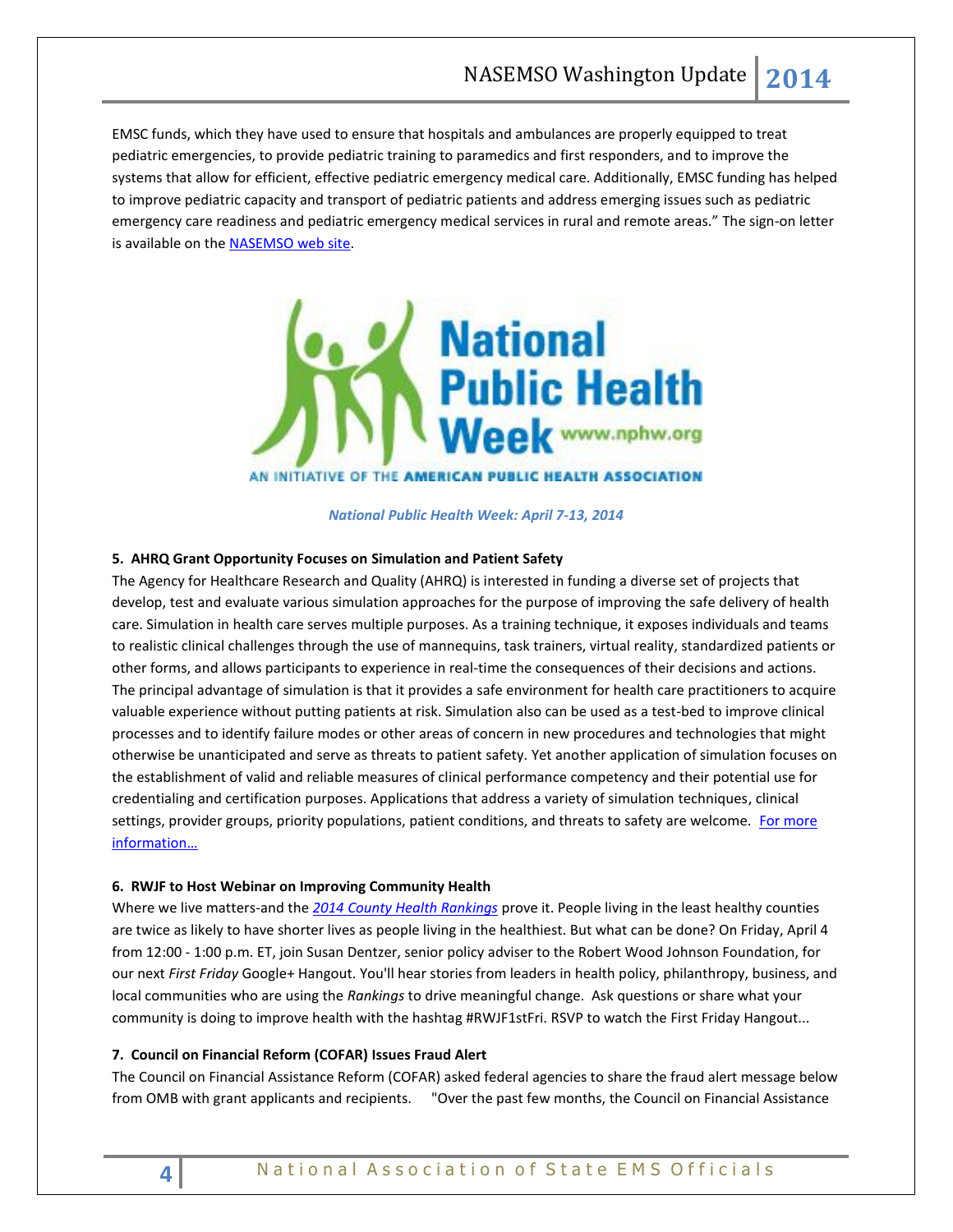Reform (COFAR) has received inquiries and complaints from persons targeted by a fraudulent grants scheme. Let me state clearly and unequivocally, the COFAR is not a grant making organization. **The COFAR will never request banking information, social security numbers, or other personally identifiable information to facilitate the issuance of a "grant."** According to reports, the scam artist claims to represent the COFAR when contacting the individual. Victims are told they have been selected to receive a government grant ranging from \$5,000 to \$25,000. In order to receive the grant money, the representative explains a "processing fee" ranging between \$150 and \$700 must be paid and asks individuals for bank account information. If you have received reports from anyone who may have been a victim of a government grant scam, please ask them to file a complaint with the FTC online, or call toll-free,1-877-FTC-HELP (1-877-382-4357); TTY: 1-866-653-4261. The FTC enters Internet, telemarketing, identity theft, and other fraud-related complaints into Consumer Sentinel, a secure online database available to hundreds of civil and criminal law enforcement agencies in the U.S. and abroad.

## **8. NTSB Releases Preliminary Report on Recent Air Ambulance Crash Near Florida**

The National Transportation Safety Board (NTSB) has released a preliminary report related to the fatal Learjet 35 crash off the coast of Florida in November 2013. The airplane had just completed an air ambulance flight for Air Evac International from San Jose, Costa Rica to FLL, and was repositioning back to its base in Cozumel, Mexico. A reported loss of power initiated a series of events outlined in the NTSB report that appear to have caused the pilots to become overwhelmed and unable to navigate safely back to the airport, resulting in the loss of the entire crew. [For more information…](http://www.ntsb.gov/aviationquery/brief.aspx?ev_id=20131120X80518)

# **9. April Is 9-1-1 Education Month**

In an effort to improve 9-1-1 education and awareness throughout the country, the National 9-1-1 Education Coalition is proud to recognize April as National 9-1-1 Education Month. The suggested theme for all outreach and activities is *Be 9-1-1 Ready,* which incorporates a number of messages to help the public better understand how to use 9-1-1 services nationwide*.* The Coalition encourages public and elected officials to create and promote local events during the month of April, such as: school/community outreach, street fairs featuring first responders and their equipment, and distribution of 9-1-1 educational material. A dedicate[d website](http://www.know911.org/) provides the tools and means to enhance 9-1-1 public education. A public relations toolkit and other resources to support the Be 9-1-1 Ready campaign are readily available. The website is updated regularly with content from members, local communities, and the Coalition.



#### **10. NIOSH Offers Options for Prolonging Supplies of Respirators During Severe Outbreaks**

Supplies of NIOSH-certified and FDA-cleared Surgical N95 filtering facepiece respirators can become depleted during an influenza pandemic or wide-spread respiratory pathogen outbreak. When facing depleted inventories as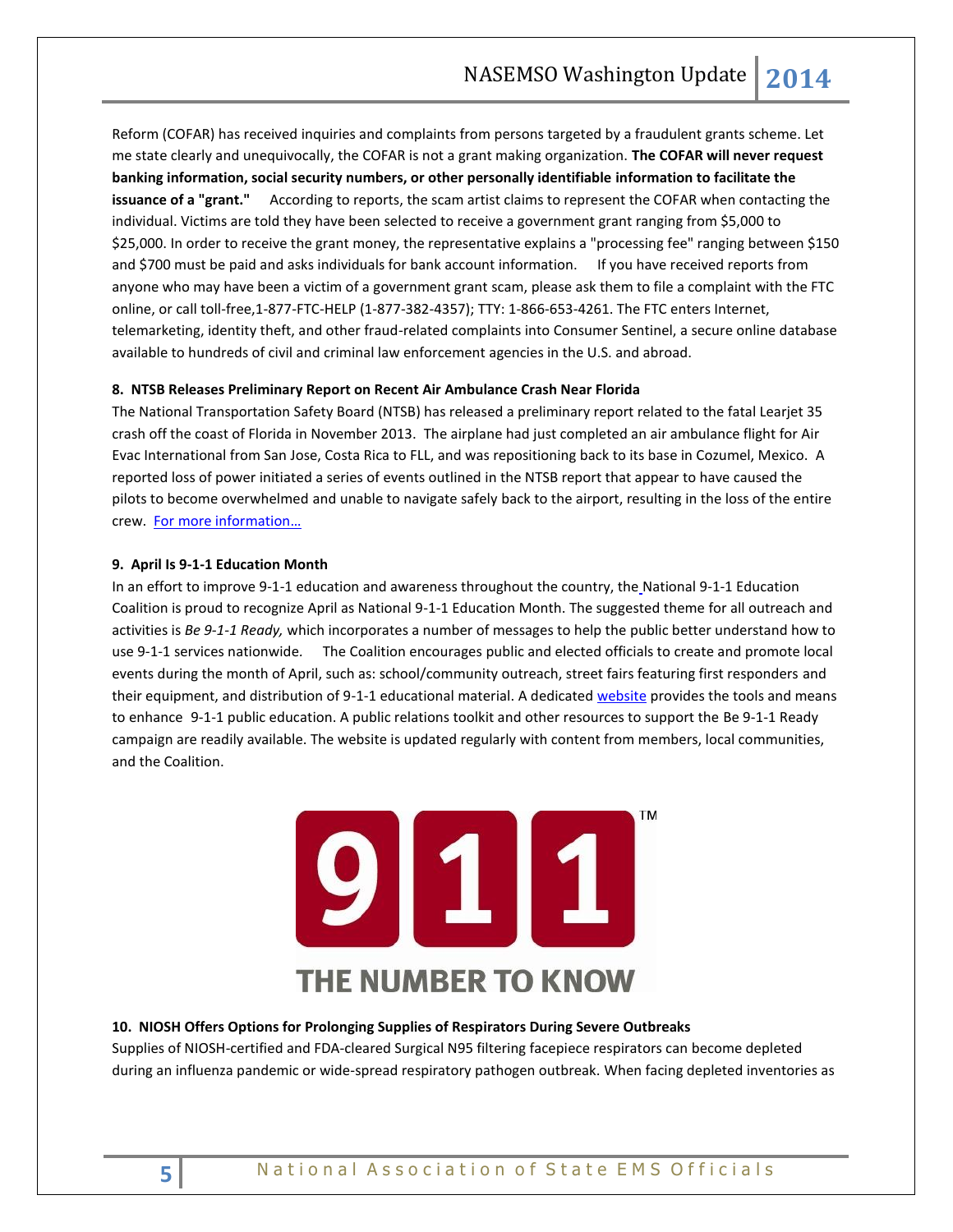a result of these types of events, healthcare facilities should consider a combination of approaches to conserve supplies of N95 respirators:

- o Minimize the number of individuals who need to use respiratory protection through the preferential use of engineering and administrative controls;
- o Use alternatives to N95 respirators (e.g., other classes of filtering facepiece respirators, elastomeric halfmask and full facepiece air purifying respirators, powered air purifying respirators) where feasible;
- o Implement practices allowing extended use and/or limited reuse of N95 respirators; and
- o Prioritize the use of N95 respirators for those personnel at the highest risk of contracting or experiencing complications of infection.

## [For more information…](http://www.cdc.gov/niosh/topics/hcwcontrols/RecommendedGuidanceExtUse.html)

#### **11. Hopkins: Untrained Volunteers May Do Harm as Well as Good During Disasters**

In a report just published online in advance of the print edition of *Disaster Medicine and Public Health Preparedness*, Johns Hopkins University surveyed 24 nongovernment volunteer organizations (NVOs) that had responded to disasters in the past and found that 19 of them — or 79 percent — had spontaneous volunteers show up to help. While a majority of those organizations said they found such volunteers useful, 42 percent reported that volunteers had been injured in the response, and there were two reported deaths among them. Organizations were allowed to respond anonymously as a way to encourage survey participation. Overall, the research raises a number of compelling volunteer safety and liability issues that need to be addressed with further studies and the development of a safer, more systematic approach to taking on unsolicited and untrained volunteers in the field right after a calamity. For more information...

#### **12. FDA Updates information Regarding Saline Shortages**

Due to the shortage of Normal Saline, Fresenius Kabi USA LLC, will temporarily distribute normal saline in the United States from its Norway manufacturing facility. FDA is temporarily exercising enforcement discretion for the distribution of Fresenius Kabi USA's normal saline product while it is needed to address this critical shortage that directly impacts patients. FDA inspected Fresenius Kabi's Norway facility where its normal saline product is made to ensure the facility meets FDA standards. FDA asks that health care professionals contact the Fresenius Kabi USA directly to obtain the product. While these initial shipments will help, they will not resolve the shortage. However, FDA is working closely with manufacturers to meet the needs for normal saline across the U.S. in the coming weeks. Please find below the links to the updated general web posting, the Dear Healthcare Professional letter, labeling and an update on this new supply.

- o <http://www.fda.gov/Drugs/DrugSafety/DrugShortages/ucm314743.htm>
- o <http://www.fda.gov/downloads/Drugs/DrugSafety/DrugShortages/UCM390949.pdf>
- o <http://www.fda.gov/downloads/Drugs/DrugSafety/DrugShortages/UCM390952.pdf>
- o <http://www.fda.gov/Drugs/DrugSafety/ucm382255.htm>

**In related news,** The American Society of Health-System Pharmacists (ASHP) and the University of Utah Drug Information Service developed a document entitled "*Intravenous Solution Conservation Strategies*" (available [here\)](http://www.ashp.org/DocLibrary/Policy/Conservation-Strategies-for-IV-Fluids.pdf). This document is a very helpful resource for healthcare facilities developing coping strategies for spot shortages. The fact sheet summarizes the status of the current acute shortage of certain large-volume intravenous solutions and provides conservation and inventory control strategies for organizations to consider while managing the current situation. It is important to note that healthcare professionals should use their professional judgment in deciding how to use this information, taking into account the needs and resources of their individual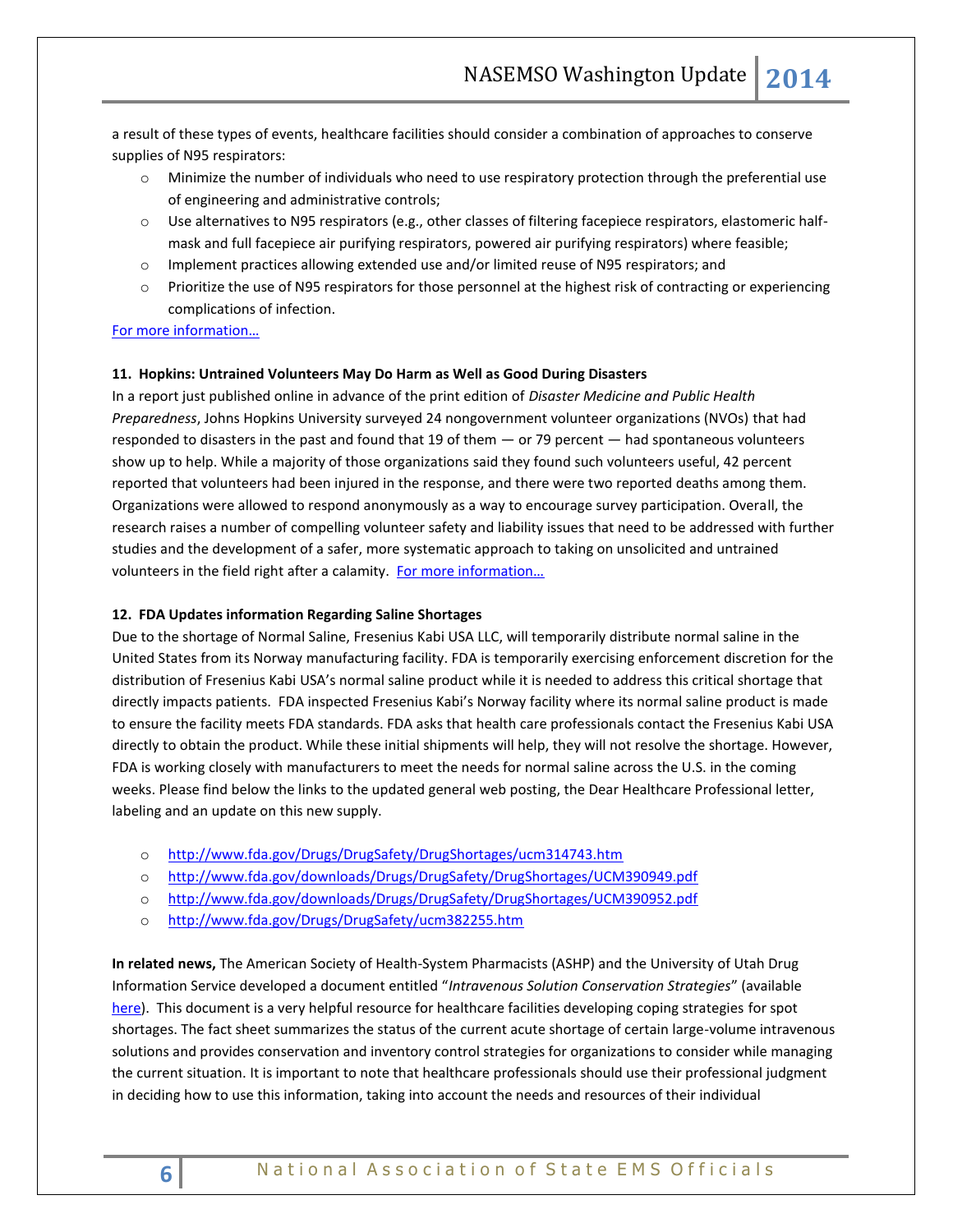organizations.

#### **13. DHS Releases Emergency Services Sector Roadmap to Secure Voice and Data Systems**

The Dept. of Homeland Security Emergency Services Sector (ESS) has released the *Sector Roadmap to Secure Voice and Data Systems*, which is [available for download](http://www.nasemso.org/documents/ESS-Roadmap-to-Secure-Voice-and-Data-Systems-24Mar2014.pdf) here. The *Roadmap* contains several mitigation measures that can be used to address the risks identified in the previously published *ESS-Cyber Risk Assessment*. The *Roadmap* is intended to serve as a guide and reference document for ESS personnel, as they adapt to the growing prevalence of and reliance upon digital technologies and other cyberinfrastructure in the sector.

## **14. FEMA Will Offer Virtual Tabletop Exercise with Hurricane Focus**

FEMA announces plans to offer a Virtual Tabletop Exercise as part of the fiscal year 2014 (FY 14) series of Virtual Tabletop Exercises (VTTX) that will be offered monthly by the Emergency Management Institute (EMI). The VTTX involves key personnel discussing simulated scenarios in an informal setting, and can be used to assess plans, policies, training, and procedures. This VTTX differs from other Tabletop exercises in that it will be conducted using Video Teleconference (VTC) technology (not web-based), and is intended to provide an opportunity for responders across the Nation to simultaneously participate in a hazard-specific facilitated discussion. See 1051 - Training Opportunity - V-0009 - [VTTX Hurricane Focus May 6\\_7\\_8 2014](http://links.govdelivery.com/track?type=click&enid=ZWFzPTEmbWFpbGluZ2lkPTIwMTQwMzA3LjI5ODExOTQxJm1lc3NhZ2VpZD1NREItUFJELUJVTC0yMDE0MDMwNy4yOTgxMTk0MSZkYXRhYmFzZWlkPTEwMDEmc2VyaWFsPTE3NDI0NjA3JmVtYWlsaWQ9cm9iaW5zb25AbmFzZW1zby5vcmcmdXNlcmlkPXJvYmluc29uQG5hc2Vtc28ub3JnJmZsPSZleHRyYT1NdWx0aXZhcmlhdGVJZD0mJiY=&&&102&&&http://training.fema.gov/EMIGrams/2014/1051%20-%20Training%20Opportunity%20-%20V-0009%20-%20VTTX%20Hurricane%20Focus%20May%206_7_8%202014.pdf)

## **15. President Announces Climate Data Initiative**

Delivering on a commitment in President Obama's [Climate Action Plan,](http://www.whitehouse.gov/share/climate-action-plan) the White House has announced the launch of the Climate Data Initiative, an ambitious new effort bringing together extensive open government data and design competitions with commitments from the private and philanthropic sectors to develop data-driven planning and resilience tools for local communities. This effort will help give communities across America the information and tools they need to plan for current and future climate impacts. Data from NOAA, NASA, the U.S. Geological Survey, the Department of Defense, and other Federal agencies will be featured on climate.data.gov, a new section within data.gov that opens for business today. The first batch of climate data being made available will focus on coastal flooding and sea level rise. NOAA and NASA will also be [announcing an innovation challenge](https://2014.spaceappschallenge.org/challenge/coastal-inundation/) calling on researchers and developers to create data-driven simulations to help plan for the future and to educate the public about the vulnerability of their own communities to sea level rise and flood events.

#### **16. SAMSHA Offers New Resource in Disaster Planning**

The Substance Abuse and Mental Health Services Administration (SAMHSA) announces a new resource from its technical assistance publication series--*TAP34: Disaster Planning Handbook for Behavioral Health Treatment Programs.* This program offers guidance in creating a disaster preparedness and recovery plan for programs that provide treatment for mental illness and substance use disorders. It also covers the planning process, preparing for disaster, roles and responsibilities, training, and testing. [For more information…](http://store.samhsa.gov/product/TAP-34-Disaster-Planning-Handbook-for-Behavioral-Health-Treatment-Programs/BackInStock/SMA13-4779?WT.mc_id=EB_20140318_SMA13-4779)

**In related news,** in a disaster, it's essential that behavioral health responders have the resources they need—when and where they need them. The SAMHSA Disaster App makes it easy to provide quality support to survivors. Users can navigate pre-deployment preparation, on-the-ground assistance, post-deployment resources, and more—at the touch of a button from the home screen. Users also can share resources, like tips for helping survivors cope, and find local behavioral health services. And, self-care support for responders is available at all stages of deployment. [For more information…](http://store.samhsa.gov/apps/disaster/)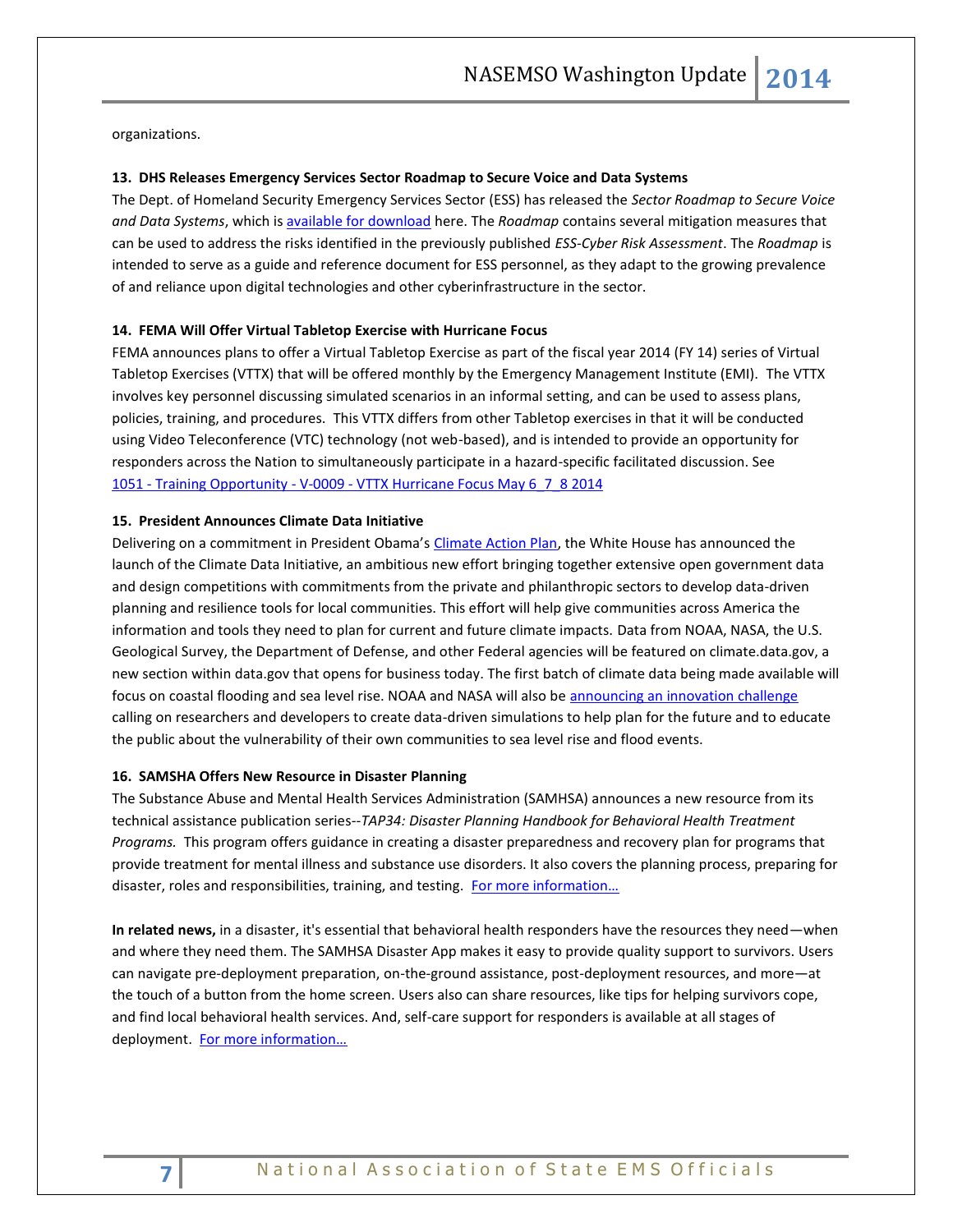## **17. MCHB to Host the Everyday Pediatric Readiness for Extraordinary Events Webcast**

The Maternal and Child Health Bureau (MCHB) will host the Emergency Medical Services for Children (EMSC) webcast [Everyday Pediatric Readiness for Extraordinary Events](http://click.bsftransmit1.com/ClickThru.aspx?pubids=8731%7c97265%7c703%7c702&digest=pbPyDJj50mFvZ3Qa%2bEZRRA&sysid=1) from 4:00pm - 5:30pm (Eastern) on April 22, 2014. This webcast will highlight best practices and lessons learned from the Commonwealth of the Northern Mariana Islands (CNMI) where the threat of a tsunami or typhoon is an everyday reality and where routine and extraordinary often intersect. The CNMI EMSC program will discuss successes and challenges in pediatric disaster preparedness and response, including: the EMS systems and resources; interagency collaboration; and community planning, practice, response, and recovery. Please email questions about the webinar to Anthony Gilchrest, EMSC National Resource Center manager, at [AGilchre@childrensnational.org](mailto:AGilchre@childrensnational.org) or call 301-244-6220.

#### **18. Free Safety Program Available on "Responding to Gunfire"**

Sadly, firefighters and other emergency responders are now more frequently fired upon in the course of their duties. They are also being called upon to respond to scenes with on-going ballistic threats such as active shooter events. In response, th[e Firefighters Support Foundation's \(FSF\)](http://www.fireengineering.com/training/ffsupport.html) newest [training](http://www.fireengineering.com/content/fe/en/training.html) program, *Response to Gunfire-- Tactics when Shot at or Working at Ballistic Scenes*, is now available. This program addresses the types of gunfire events that first responders may find themselves at, what their actions should be to protect themselves, and what to do while waiting for SWAT to arrive on-scene. Also covered is integrating with an armed law enforcement escort team so as to attend to downed victims. The program consists of a 40-minute video presentation and an accompanying 48-slide PowerPoint. The presenter is the commander of a very active state police SWAT team who has responded to hundreds of events where fire service and EMS personnel had to work in concert with law enforcement. He has trained hundreds of firefighters and other first responders to integrate with armed law enforcement escort teams. The program is free to all members of public safety and emergency management agencies. Simply click **[HERE](https://www.hightail.com/download/elNMbUpkR0ZoeWJOUjhUQw)** for the video and **[HERE](http://downloads.pennnet.com/fefsf/Response-to-gunfire.ppt)** for the PowerPoint.

## **19. Global Forum on Innovation in Health Professional Education**

The Institute of Medicine's Global Forum on Innovation in Health Professional Education will webcast its next workshop on Scaling up Best Practices in [Community-based Health Professional Education o](http://click.newsletters.nas.edu/?qs=5d8afe650062ecc5b4b5c77858625aa1c4543968a54314b639a2deb3837ff6dc77f6d8cc49af3dff)n May 1-2. This workshop aims to provide a framework for understanding the responsibilities of health professions, institutions, and students to the communities they serve; and to explore a wide variety of innovative models of communitybased health professional education. A special 2-hour session targeting web viewers will take place on May 2 beginning at 8:45 AM ET. This session will highlight examples of community-based educational activities. [For more](http://www.iom.edu/Activities/Global/InnovationHealthProfEducation.aspx)  [information…](http://www.iom.edu/Activities/Global/InnovationHealthProfEducation.aspx)

#### **20. House Committee Passes Public Health Legislation**

The House Energy and Commerce Committee's Subcommittee on Health recently passed the following public health related bills.

- o The Improving Trauma Care Act (HR 3548), introduced by Representative Bill Johnson (R-OH), amends the Public Health Service Act to improve the definition of trauma by including injuries caused by thermal, electrical, chemical, or radioactive force. These injuries are commonly treated by burn centers.
- o The Trauma Systems and Regionalization of Emergency Care Reauthorization Act (HR 4080), introduced by Representatives Michael C. Burgess(R-TX) and Gene Greene (D-TX), reauthorizes Trauma Care Systems Planning Grants, which support state and rural development of trauma systems. It also reauthorizes pilot projects to implement and assess regionalized emergency care models.

[For more information…](http://energycommerce.house.gov/markup/health-subcommittee-vote-hr-3548-hr-hr-1281-and-hr-1528)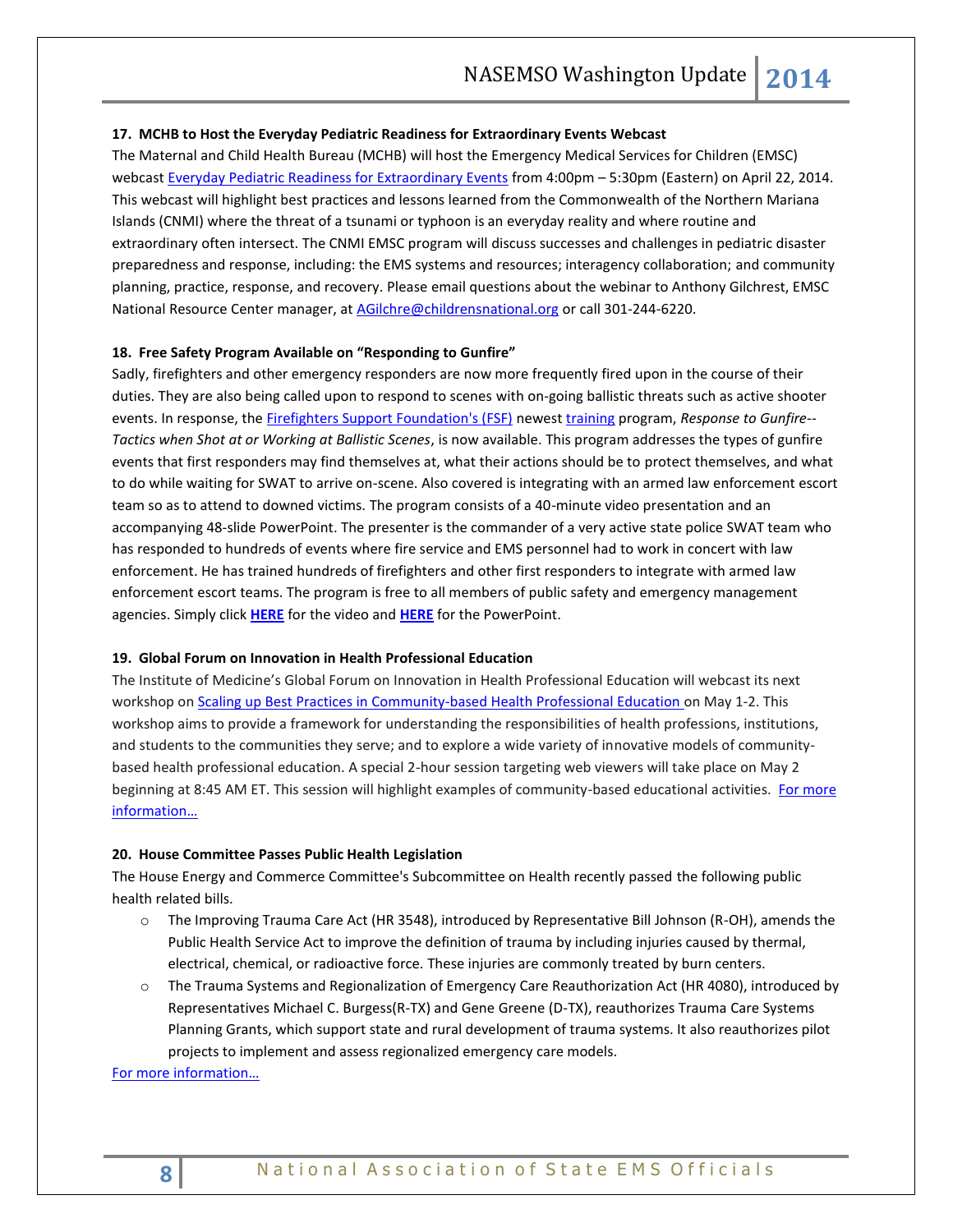# **21. NIOSH Center for Motor Vehicle Safety Now on Twitter**

The NIOSH Center for Motor Vehicle Safety is now on Twitter. The purpose of this Twitter site is to reach a wider audience with information about NIOSH activities and information products related to prevention of work-related motor vehicle crashes. For more information...

# **22. Traffic Records Training for State Highway Safety Office Leadership Now Available**

"Traffic Records Training for State Highway Safety Office Leadership" is a course that provides new Governor's Representatives for Highway Safety (GRs) and Highway Safety Coordinators with an understanding of the critical role traffic records data plays in a State Highway Safety Office's planning and evaluation efforts, their data-related responsibilities under MAP-21, and additional resources. Cambridge Systematics developed the course and executive briefing in collaboration with an expert panel of GHSA members and traffic records managers. The project was funded by NHTSA. For more information, or to download the course, visitwww.ghsa.org/html/resources/tr/

## **23. Senator Introduces "Good Samaritan" Bill on Use of Overdose Prevention Drug**

On March 6, Senator Ed Markey (D-MA) [introduced](http://www.mmsend47.com/link.cfm?r=235034241&sid=34442860&m=3829950&u=NACCHO&j=17487174&s=http://www.markey.senate.gov/news/press-releases/markey-introduces-good-samaritan-legislation-to-protect-first-responders-volunteers-family-members-who-administer-opioid-overdose-prevention-drug) the ["Opioid Overdose Reduction Act"](http://www.markey.senate.gov/imo/media/doc/2014-03-05_OpiodOverdoseReductionAct.pdf) (S.2092), which is "Good Samaritan" legislation to protect first responders, volunteers, family members who administer opioid overdose prevention drugs. The bill protects from civil liability individuals who have been properly trained and who administer Naloxone as well as health care professionals who prescribe Naloxone to a person at risk of overdose or a third party, such as a family member of an abuser. A one-page summary of the legislation can be found [here.](http://www.markey.senate.gov/imo/media/doc/Opiod_ReductionAct_Summary.pdf) On March 11, Senator Markey sent a letter [to the Food and Drug Administration](http://www.markey.senate.gov/imo/media/doc/2014-3-7_Hamburg_FDA_overdoses.pdf) (FDA) calling on them to engage researchers, addiction treatment leaders, and drug developers to develop and approve new therapies that will reduce drug use, as well as reduce the harms associated with it.

## **24. Senate Passes Child Care Disaster Plan Legislation**

Just in from NOLA.com--Last week, the Senate voted to [reauthorize](http://thomas.loc.gov/cgi-bin/bdquery/z?d113:SN1086:) a \$5 billion annual grant program that provides childcare for 1.6 million children. It includes a new requirement that all providers who care for children with federal funding complete criminal background checks and learn first aid. The bill includes amendments added by Sens. Mary Landrieu, D-La. and David Vitter, R-La. Landrieu's amendment requires states to develop disaster plans for childcare centers. Vitter's amendment requires enforcement of a long-established requirement of the childcare grants that priority be given to parents of children with special needs.

## **25. Keeping Families Safe Around Medicines**

In the third of a yearly series, Safe Kids has launched a report, [Keeping Kids Safe Around Medicine,](http://r20.rs6.net/tn.jsp?f=001UmVd6Jrrmt4spoi9Rbo9eTwKPt8jrH_wqBz8W0dbXYgcwuY5TMZ0dBPaqJNkHMlT22zno2haEHBdVQMz80Qd2_a4leIHPWM_ebcPciRZqri-rWAPhsZ6iydIJows0Uh0XkLkXC_EPQZlYIX10G-hdhNIyvEnatv23brek9uesMCqENNWJ9Dw-LpY3G6JnBhbJtHSg0nRWm2ZoRAjVv77Xd8GM0RneFfSVwFQnEFVIpD-n7RUBNzIBj-zXMf0xKk2lFNY9RvSwubdMmDhMiR0Ow==&c=8ZYlRg92jeeebCTCce4hsRnywcpNsUogHSQZpOo7OOySrLeBkusIXA==&ch=XQ0-2IGMOhtwMI7MY87q_4JeKAi7M66aMJdBecog8HfJMt-dgyWptg==) saying grandparents exercise care in storing medicines "up and away" but 28% do not use tamper resistant caps and 42% have left them on kitchen and bathroom counters. The report notes:

- o In 2012, more than 64,000 kids were treated in an emergency department for medicine poisoning.
- o In 3 out of 4 cases, these medicines belonged to a parent or grandparent.
- o More grandparents identified electrical outlets than medicine as a top safety issue but 36 times more children go to the ER for medicine poisoning.

[For more information…](http://www.safekids.org/sites/default/files/research_reports/medicine_safety_study_2014.pdf)

## **26. Optimal Resources for Children's Surgical Care in the United States**

The American College of Surgeons has issued new standards aimed at ensuring surgical facilities achieve optimal outcomes in young patients by meeting the medical, emotional and social needs of children and infants. The [standards](http://www.journalacs.org/article/S1072-7515%2813%2901194-0/fulltext) categorize facilities by level of resources, similar to the classification of trauma centers: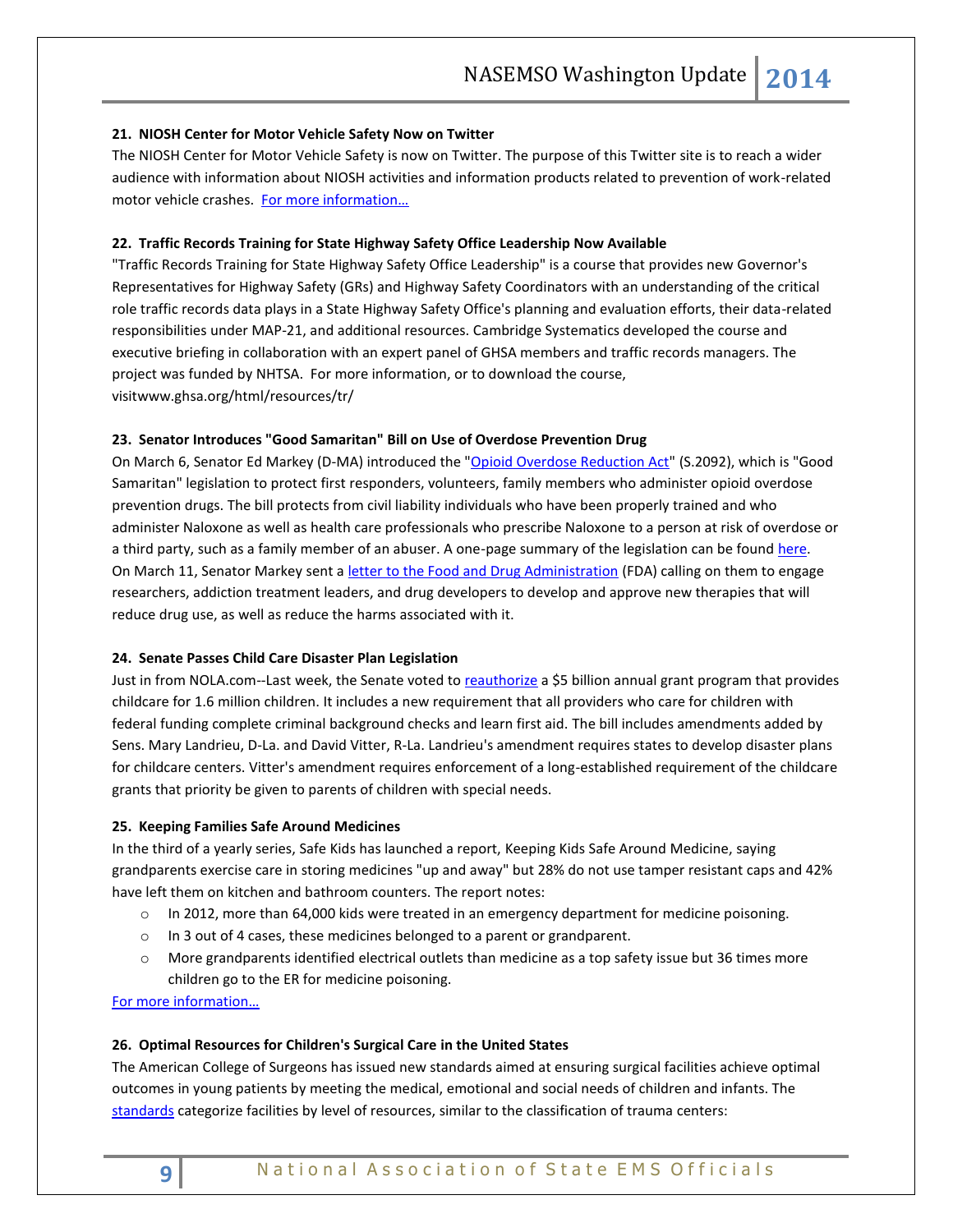- o **Level I** facilities are at the highest level of preparedness. They're equipped to perform complex and noncomplex procedures on children of all ages, are staffed around the clock with credentialed pediatric surgeons, anesthesiologists, radiologist and ER docs, and have Level IV NICUs.
- o **Level II** facilities are capable of providing advanced care for children of all ages, including those with comorbid conditions, typically in a single surgical specialty. A certified pediatric surgeon, anesthesiologist and radiologist must be on staff, with other pediatric specialists available for consultation. Facilities must have a Level III or higher NICU and be able to stabilize and transfer critically ill children to a hospital with higher-level resources.
- o **Level III** facilities have the resources to perform common, low-risk procedures in otherwise healthy children older than 1 year. A general surgeon, anesthesiologist and emergency physician with pediatric experience must be on staff. These facilities must have a Level I or higher NICU and be able to stabilize and transfer critically ill children to a hospital with higher-level resources.

Additionally, all facilities hosting pediatric patients must have at least 1 pediatric surgical nurse on staff, must develop a pediatric rapid response team that's available at all hours and have an in-house physician certified in Pediatric Advanced Life Support. They must also be equipped for the resuscitation of pediatric patients in all clinical care areas.

## **27. Class 1 Recall Involves Pediatric Resuscitation Systems**

Pediatric transport teams are alerted that GE Healthcare has announced a Class 1 recall involving the oxygen and air wall inlet fittings on the back panel of the resuscitation systems listed below were reversed during assembly. These recalled products may interfere with oxygen delivery resulting in inaccurate oxygen regulation in newborns (neonates) and may lead to low blood oxygen (hypoxia) or high blood oxygen (hyperoxia). This may cause death in neonates, particularly those who are critically ill. Preterm and low-birth weight babies are also at increased risk in terms of morbidity and mortality.

- Giraffe Warmer with Resuscitation System
- Panda Warmer with Resuscitation System
- Giraffe Stand-Alone Infant Resuscitation System
- Resuscitation System Upgrade Kits
- Panda Freestanding with Resuscitation System

These devices are used to resuscitate infants and newborns and regulate body temperature. While affected users have been notified in writing, an abundance of caution seems warranted in this regard. For more information, including the affected lot numbers, click [here.](http://www.fda.gov/MedicalDevices/Safety/ListofRecalls/ucm387700.htm)

# **28. IOM Recommends Strategy for Child Abuse and Neglect Research**

A new reference from the Institute of Medicine (IOM), *New Directions in Child Abuse and Neglect Research,* recommends a coordinated, national research infrastructure with high-level federal support needs to be established and implemented immediately. This report calls for a comprehensive, multidisciplinary approach to child abuse and neglect research that examines factors related to both children and adults across physical, mental, and behavioral health domains--including those in child welfare, economic support, criminal justice, education, and health care systems--and assesses the needs of a variety of subpopulations. It should also clarify the causal pathways related to child abuse and neglect and, more importantly, assess efforts to interrupt these pathways. *New Directions in Child Abuse and Neglect Research* identifies four areas to look to in developing a coordinated research enterprise: a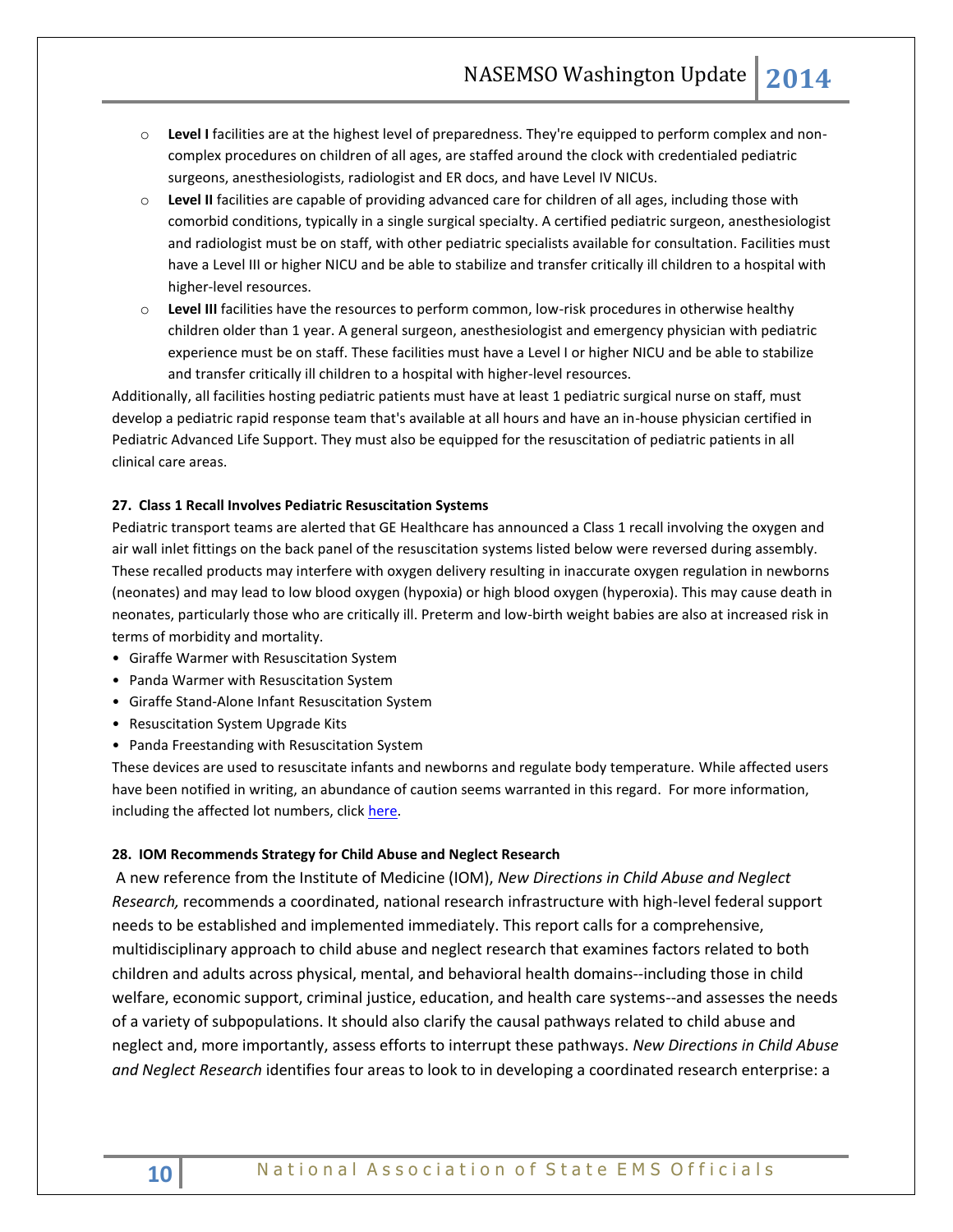national strategic plan, a national surveillance system, a new generation of researchers, and changes in the federal and state programmatic and policy response. [For more information…](http://www.nap.edu/catalog.php?record_id=18331)

# **29. May is National Trauma Awareness Month**

The American Trauma Society, in collaboration with the Society of Trauma Nurses, is once again pleased to present National Trauma Awareness Month. This May, National Trauma Awareness Month celebrates its 26<sup>th</sup> anniversary with the campaign slogan, "*Playing It Safe*" will focus on **Sports Injuries**. In recent years, increasing numbers of people of all ages have been heeding their health professionals' advice to get active for all of the health benefits exercise has to offer. But for some people—particularly those who overdo or who don't properly train or warm up—these benefits can come at a price: sports injuries. For more information...

## **30. Access to Firearms Linked to Elevated Mortality Risk**

Firearm access in the U.S. is associated with increased risk for death, both by suicide and homicide, according to a meta-analysis in the Annals of Internal Medicine. Researchers analyzed the results of 15 observational studies that looked at firearm ownership or availability in the home. People with access to firearms had an increased risk for suicide (odds ratio, 3.24), compared with people without access. Firearm access was also associated with being the victim of a homicide (OR, 1.94), and for women, the risk was even higher (OR, 2.84). An editorialist says that the meta-analysis likely underestimates mortality from firearm access because the authors did not include populationlevel studies. [For more information…](http://annals.org/article.aspx?articleid=1814426)

# **31. New HCUP Methods Report Evaluates Reporting of E Codes**

AHRQ has released a new study that evaluates the reporting of external cause of injury codes (E codes) on injuryrelated discharges in the Healthcare Cost and Utilization Project (HCUP) databases. The study, titled HCUP External [Cause of Injury \(E Code\) Evaluation Report,](http://www.hcup-us.ahrq.gov/reports/methods/2014-01.pdf) is part of an HCU[P Method Series,](http://www.hcup-us.ahrq.gov/reports/methods/methods_topic.jsp) which features methodological information on topics dealing with HCUP databases and software tools. Injuries are a major cause of mortality, morbidity and disability. E codes are intended to provide data for injury research and evaluation of injury prevention strategies. Injury-related discharges were identified in the HCUP databases using International Classification of Diseases, 9th Revision, Clinical Modification (ICD-9-CM) codes. The percentage of injuries with injury-related E codes was determined for each of the following HCUP databases: State Inpatient Databases, Nationwide Inpatient Sample, State Emergency Department Databases, and Nationwide Emergency Department Sample.

# **32. FICEMS Releases 5-Year Plan**

In an effort to further coordinate federal efforts in emergency medical services (EMS), the members of the Federal Interagency Committee on EMS (FICEMS) recently approved and released the five-year plan at their biannual meeting in Washington D.C. Developed through a collaborative process and funded by three different departments, the plan provides a framework to synchronize interagency efforts and strengthen EMS practices, principles and strategies throughout the United States. During the meeting, members collaborated on the new vision and mission statement, which provide an anchor for the strategic goals and objectives in the plan. For more on the plan's strategic goals and details, visit [www.ems.gov/ficems/plan.htm.](http://www.ems.gov/ficems/plan.htm)

#### **33. FDA Allows Marketing of First Medical Device to Prevent Migraine Headaches**

Today, the U.S. Food and Drug Administration allowed marketing of the first device as a preventative treatment for migraine headaches. This is also the first transcutaneous electrical nerve stimulation (TENS) device specifically authorized for use prior to the onset of pain. Cefaly is a small, portable, battery-powered, prescription device that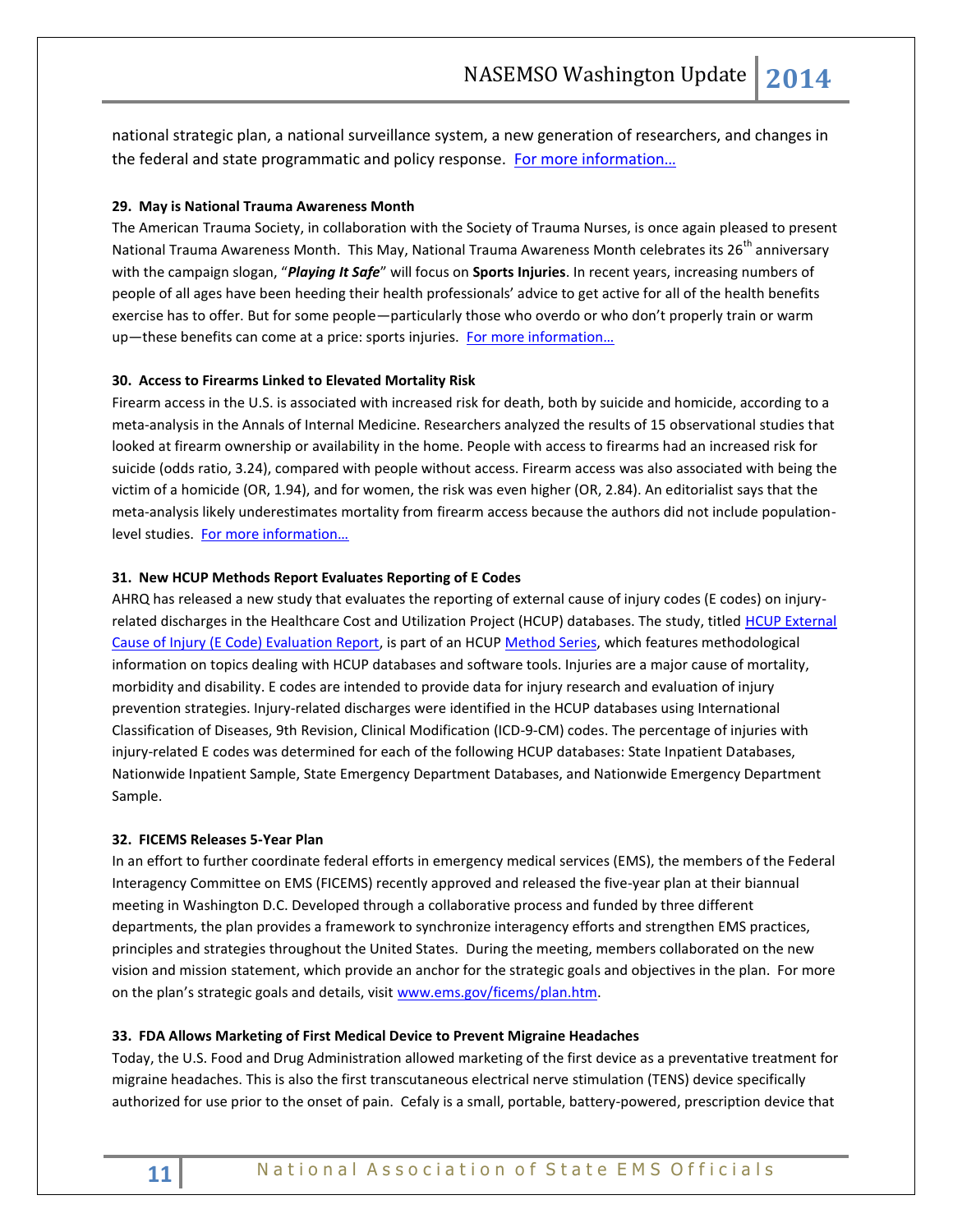resembles a plastic headband worn across the forehead and atop the ears. The user positions the device in the center of the forehead, just above the eyes, using a self-adhesive electrode. The device applies an electric current to the skin and underlying body tissues to stimulate branches of the trigeminal nerve, which has been associated with migraine headaches. The user may feel a tingling or massaging sensation where the electrode is applied. Cefaly is indicated for patients 18 years of age and older and should only be used once per day for 20 minutes. For [more information…](http://www.fda.gov/NewsEvents/Newsroom/PressAnnouncements/ucm388765.htm)

## **34. Policy Update! NIOSH Revising Policy on Use of Emergency Breathing Support Systems**

NIOSH is revising its policy on the use of emergency breathing support systems (EBSS), also known as buddy breathers. This policy change will be applicable only to self-contained breathing apparatus that meet the requirements of NFPA 1981, 2013, or subsequent editions. NIOSH is modifying the existing policy on buddy breathers to further support and encourage best practices in the fire service for the deployment of EBSS. Interested parties can view the entire lette[r here.](http://www.cdc.gov/niosh/npptl/resources/pressrel/letters/InterestedParties/lttr-02182014.html)

**In related news**, NIOSH recently issued a user notice warning respirator users about the danger associated with using after-market component parts[. For more information...](http://www.cdc.gov/niosh/npptl/usernotices/notices/notice02272014.html)

#### **35. GAO Study Highlights Manufacturing Component of Medical Countermeasures**

Public health emergencies, such as the 2001 anthrax attacks and the 2009 H1N1 influenza pandemic, raise concerns about the nation's vulnerability to threats from CBRN agents and new or reemerging infectious diseases, such as pandemic influenza. HHS is the federal agency primarily responsible for identifying medical countermeasures needed to address the potential health effects from exposure to CBRN agents and emerging infectious diseases. HHS conducted a review to assess how to better address these concerns. Its August 2010 review concluded that the advanced development and manufacture of CBRN medical countermeasures needed greater support. The review recommended that HHS develop centers to provide such support, in part by using flexible manufacturing technologies, such as disposable equipment, to aid in the development and rapid manufacture of products. The Pandemic and All-Hazards Preparedness Reauthorization Act of 2013 requires the Government Accountability Office (GAO) to examine HHS's flexible manufacturing initiatives and the activities these initiatives will support. This report addresses (1) how much funding HHS has awarded for flexible manufacturing activities for medical countermeasures, and (2) the extent to which these activities will support the development and production of CBRN medical countermeasures. Read [GAO-14-329,](http://www.gao.gov/products/GAO-14-329) *National Preparedness: HHS Has Funded Flexible Manufacturing Activities for Medical Countermeasures, but It Is Too Soon to Assess Their Effect.*

#### **36. GAO Report Highlights DHS Critical Infrastructure Partnerships**

Federal efforts to protect the nation's critical infrastructure from cyber threats has been on the Government Accountability Office (GAO's) list of high-risk areas since 2003. Critical infrastructure is assets and systems, whether physical or cyber, so vital to the United States that their destruction would have a debilitating impact on, among other things, national security and the economy. Recent cyber attacks highlight such threats. DHS, as the lead federal agency, developed a partnership approach with key industries to help protect critical infrastructure. This testimony identifies key factors important to DHS implementation of the partnership approach to protect critical infrastructure. Read [GAO-14-464T,](http://www.gao.gov/products/GAO-14-464T) *Critical Infrastructure Protection: Observations on Key Factors in DHS's Implementation of Its Partnership Approach.*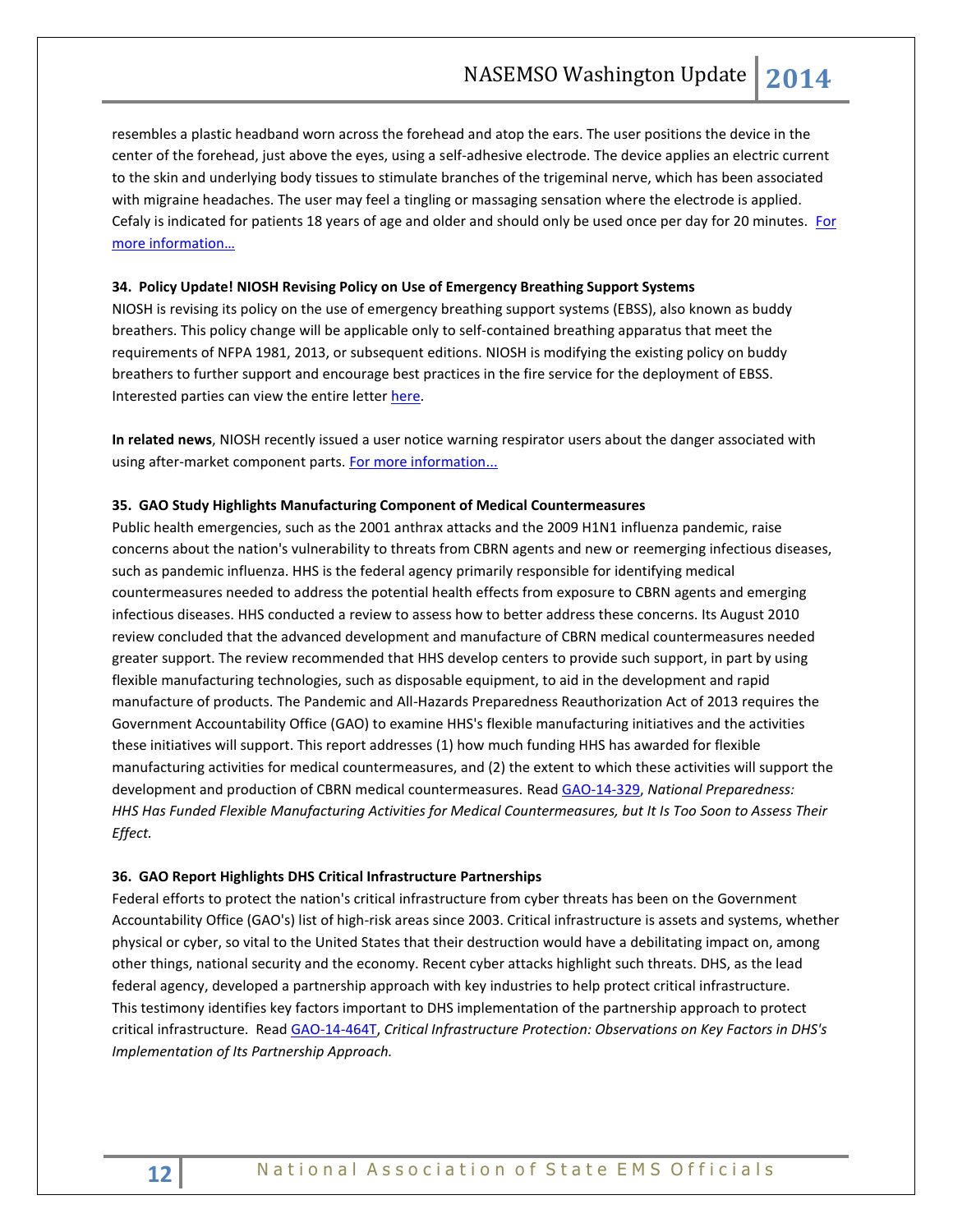## **37. New Interactive Video Aims to Reduce Clinical Research Misconduct**

[The Research Clinic,](http://ori.hhs.gov/TheResearchClinic) a Web-based interactive training video aimed at teaching clinical and social researchers how to better protect research subjects and avoid research misconduct, was just released by the U.S. Department of Health and Human Services' [Office of Research Integrity](http://ori.hhs.gov/) (ORI) and [Office for Human Research Protections](http://www.hhs.gov/ohrp/) (OHRP). The video lets the viewer assume the role of one of four characters and determine the outcome of the storyline by selecting decision-making choices for each playable character. The characters are:

- $\circ$  A principal investigator (PI), a busy oncologist who must balance doing what he thinks is best for his patients and his research;
- o A clinical research coordinator, an overworked nurse who works for a PI who pressures her to falsify data and violate study protocols;
- o A research assistant who has difficulties obtaining informed consent and following research protocols; and
- o An Institutional Review Board (IRB) chair who is tasked with ensuring that research subjects and the integrity of the research enterprise are protected while dealing with a culture resistant to change.

The viewer is presented with various scenarios. For each scenario, the viewer is asked to choose from among courses of action, each of which leads to a different outcome. The video can be used to teach researchers how to avoid research misconduct and violating regulations enacted to protect human subjects in research studies. [For](http://www.hhs.gov/news/press/2014pres/03/20140331a.html)  [more information…](http://www.hhs.gov/news/press/2014pres/03/20140331a.html)

#### **38. CDC Reports on Healthcare-Associated Infections**

The CDC has released its estimates of healthcare-associated infections in the U.S. for 2011 in the New England Journal of Medicine. For that year, the agency estimates there were some 720,000-hospital infections — the top two categories were surgical-site infections and pneumonia, with 158,000 infections each. Clostridium difficile was the most common pathogen in these infections, comprising roughly 15% of the total. Device-associated infections (attributable to catheters and ventilators, for example) accounted for about 25% of all infections. For more [information…](http://www.cdc.gov/HAI/surveillance/index.html)

#### **39. Revised TeamSTEPPS Curriculum Helps Improve Patient Safety**

A revise[d TeamSTEPPS®](http://links.govdelivery.com/track?type=click&enid=ZWFzPTEmbWFpbGluZ2lkPTIwMTQwMzI2LjMwNTc0NzYxJm1lc3NhZ2VpZD1NREItUFJELUJVTC0yMDE0MDMyNi4zMDU3NDc2MSZkYXRhYmFzZWlkPTEwMDEmc2VyaWFsPTE2ODUwODU2JmVtYWlsaWQ9a3JvYmluc29uQGFzbWlpLm5ldCZ1c2VyaWQ9a3JvYmluc29uQGFzbWlpLm5ldCZmbD0mZXh0cmE9TXVsdGl2YXJpYXRlSWQ9JiYm&&&100&&&http://www.ahrq.gov/professionals/education/curriculum-tools/teamstepps/index.html) curriculum can help providers improve health care quality and reduce medical errors by using an evidence-based teamwork system. Since first introduced in 2006, thousands of health care organizations have used TeamSTEPPS to build the foundation for a culture of safety. TeamSTEPPS was developed jointly by the Agency for Healthcare Research and Quality (AHRQ) and the Department of Defense (DoD). TeamSTEPPS 2.0 is an evidence-based teamwork system to improve communication and teamwork skills among health care professionals. The curriculum is available online and in DVD format and includes PowerPoint presentations, teaching modules, and video vignettes that can be used to train staff. For more information...

#### **40. ECCC Offers Resources on Health Information Exchanges**

In February, ASPR's Emergency Care Coordination Center (ECCC) in conjunction with the Office of the National Coordinator for Health Information Technology (ONC) hosted a meeting that brought together members of the emergency care and emergency medical services (EMS) community, emergency care software vendors, and government agencies to discuss issues and successes surrounding connectivity to the health information exchanges. A piece on this topic was posted in the ASPR blog on February 20<sup>th</sup> [\(click here to view\)](http://www.phe.gov/ASPRBlog/Lists/Posts/Post.aspx?ID=82) and in the ONC blog on March 18<sup>th</sup> [\(click here to view\)](http://www.healthit.gov/buzz-blog/health-information-exchange-2/health-technology-ems-aspr-launches-campaign-improve-prehospital-care/). ECCC is pleased to announce an online campaign related to Health Information Technology and EMS. It is our hope that this campaign will connect the emergency care, EMS, and HIT communities so they can share and discuss pilot projects, concepts, and initiatives related to health information exchange.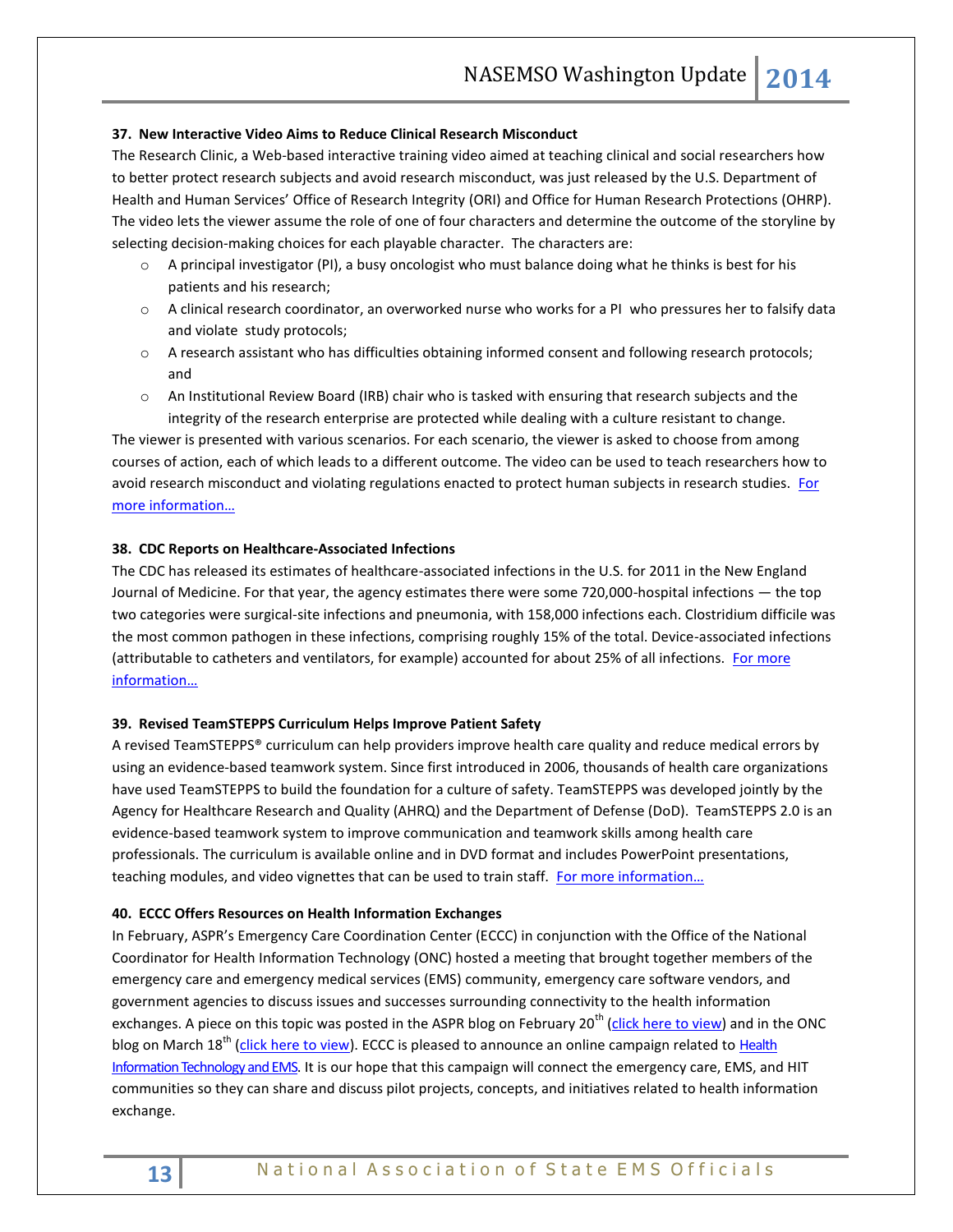#### **41. HHS Releases Security Risk Assessment Tool to Help Providers with HIPAA Compliance**

HIPAA requires organizations that handle protected health information to regularly review the administrative, physical and technical safeguards they have in place to protect the security of the information. By conducting these risk assessments, health care providers can uncover potential weaknesses in their security policies, processes and systems. Risk assessments also help providers address vulnerabilities, potentially preventing health data breaches or other adverse security events. A vigorous risk assessment process supports improved security of patient health data. The [SRA tool's website](http://www.healthit.gov/security-risk-assessment) contains a User Guide and Tutorial video to help providers begin using the tool. Videos on risk analysis and contingency planning are available at the website to provide further context. The tool is available for both Windows operating systems and iOS iPads. Download the Windows version at [http://www.HealthIT.gov/security-risk-assessment.](http://www.healthit.gov/security-risk-assessment) The iOS iPad version is available from th[e Apple App Store](https://itunes.apple.com/us/app/hhs-sra-tool/id820478630?ls=1&mt=8) (search under "HHS SRA tool"). The ONC is committed to improving the SRA tool in future update cycles, and is requesting that users provide feedback. Public comments on the SRA tool will be accepted at [http://www.HealthIT.gov/security-risk-assessment](http://www.healthit.gov/security-risk-assessment) until June 2, 2014.

#### **42. IRS Excludes Volunteer Firefighters and EMS Personnel from ACA Employer Mandate**

The Internal Revenue Service (IRS) and US Treasury Department have issued [final regulations](http://apps.irs.gov/app/scripts/exit.jsp?dest=http://www.gpo.gov/fdsys/pkg/FR-2014-02-12/pdf/2014-03082.pdf) on the Shared Responsibility for Employers Regarding Health Coverage provisions under section 4980H of the Internal Revenue Code (Employer Mandate Provision of the Affordable Care Act), including a section on volunteer firefighters and emergency medical personnel. The final regulations provide that hours of service do not include hours worked as a ''bona fide volunteer.'' According to the regulations, "the definition of 'bona fide volunteer' is generally based on the definition of that term… which provides special rules for length of service awards offered to certain volunteer firefighters and emergency medical providers under a municipal deferred compensation plan. For purposes of section 4980H, bona fide volunteers are not limited to volunteer firefighters and emergency medical providers. Rather, bona fide volunteers include any volunteer who is an employee of a government entity or an organization described in section 501(c) that is exempt from taxation." This provision ensures that hours worked by volunteers will not cause them to be treated as full-time employees under the Employer Mandate Provision. The regulations became effective February 12, 2014. For more information...

#### **43. New National Organization Fills Gaps for Public Safety Infection Control Officers**

Every emergency response employer in the United States is required by law to have a designated infection control officer (DICO). Individuals often are appointed to this position without being given any training or assistance on how to do the job. NAPSICO has been formed to fill this gap and provide DICOs what they need to effectively serve in this role. The National Association for Public Safety Infection Control Officers (NAPSICO) is a new non-profit association established to provide designated infection control officers (DICOs) the tools needed to develop and manage an effective infection control program in their organization. This Association is focused directly to the needs of the public safety DICO's. All information provided regarding diseases and infection control will be evidence-based, which will facilitate appropriate policy and procedure development and cost-benefit analysis. Visit the web site a[t www.napsico.org.](http://www.napsico.org/)

#### **44. Call for Proposals EMS Today 2015**

The 2015 EMS Today Conference & Expo is currently accepting proposals from potential speakers who would like to present. We're looking for speakers who can present on topics that are innovative, progressive and of the highest quality. **THE DEADLINE HAS BEEN EXTENDED TO APRIL 24, 2014!!** For more information...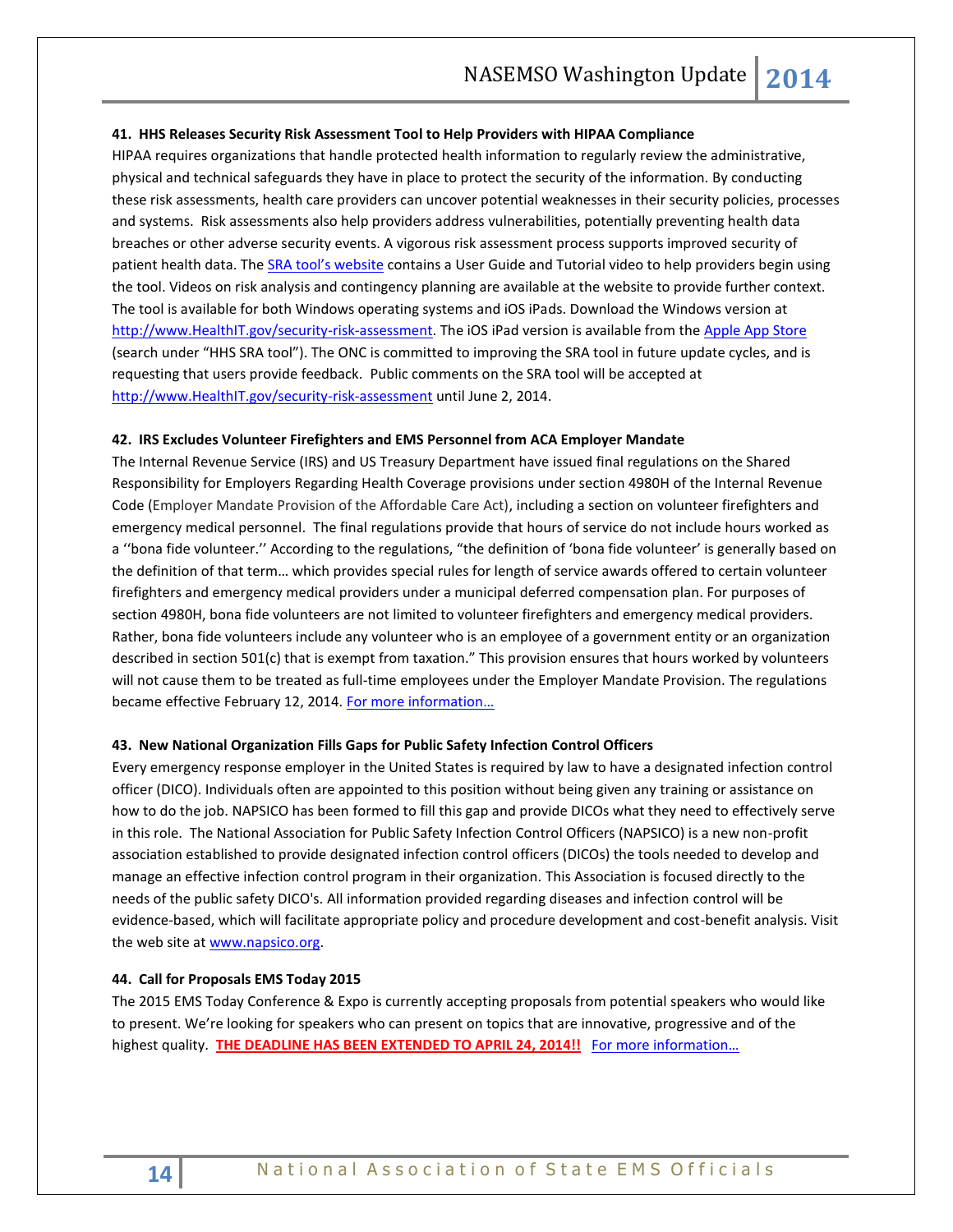#### **45. Senate Passes ICD-10 Delay Bill**

The Senate has voted to approve a bill that will delay the implementation of ICD-10-CM/PCS by at least one year. The bill now moves to President Obama, who is expected to sign it into law. The bill was passed 64-35 at 6:59 pm ET on Monday, March 31. The bill, H.R. 4302, Protecting Access to Medicare Act of 2014, mainly creates a temporary "fix" to the Medicare sustainable growth rate (SGR). A seven-line section of the bill states that the Department of Health and Human Services (HHS) cannot adopt the ICD–10 code set as the standard until at least October 1, 2015. The healthcare industry had been preparing to switch to the ICD-10 code set on October 1, 2014. [For more information…](https://www.govtrack.us/congress/bills/113/hr4302/text)

# **46. AHA/ACC Issue New Guidelines for the Management of Atrial Fibrillation**

A new guideline for the management of atrial fibrillation (AF) incorporates important information about the new oral anticoagulants and catheter ablation for the treatment of AF symptoms. The guideline was just released by the American Heart Association, the American College of Cardiology, and the Heart Rhythm Society. The biggest change since the previous 2006 guideline has been the introduction of new oral anticoagulants, including dabigatran, rivaroxaban, and apixaban, which can be used in some patients instead of warfarin for stroke prevention. Warfarin continues to be indicated for the treatment of AF in patients who have mechanical heart valves. The new agents are strongly recommended for use in patients with nonvalvular AF who are unable to maintain a therapeutic INR level with warfarin. Catheter ablation also gets a strong recommendation when a rhythm control strategy is desired in patients with symptomatic AF refractory to at least one antiarrhythmic drug. [For more information…](http://circ.ahajournals.org/content/early/2014/03/27/CIR.0000000000000041.full.pdf+html)

# **47. Swedish Study Shows 20-25% Reduction in Hospital Admissions for "Rule-Out MI" with HS Troponin T**

Swedish researchers will publish the results of a study in the Journal of the American College of Cardiology that could help revolutionize the risk stratification of chest pain patients in emergency departments worldwide. The study, conducted at the Karolinska University Hospital in Stockholm, was presented last week at the ACC Annual Meeting in Washington, DC. Researchers concluded that "All patients with chest pain who have an initial High Sensitivity Cardiac Troponin T (hs-cTnT) level of <5 ng/l and no signs of ischemia on ECG have a minimal risk of MI or death within 30 days and can be safely discharged directly from the ED." The abstract is available [here.](http://content.onlinejacc.org/article.aspx?articleid=1854323&resultClick=3) (Read [more](http://www.medscape.com/viewarticle/822859) on this topic…)

#### **48. Hospital Survey on Patient Safety Culture**

Based on data from 653 U.S. hospitals, the 2014 user comparative database report provides initial results that hospitals can use to compare their patient safety culture to other U.S. hospitals. In addition, the 2014 report presents results showing change over time for 359 hospitals that submitted data more than once. The report consists of a narrative description of the findings and four appendixes, presenting data by hospital characteristics and respondent characteristics for the database hospitals overall and separately for the 359 trending hospitals. Select to download print version (Part 1, [PDF File,](http://www.ahrq.gov/professionals/quality-patient-safety/patientsafetyculture/hospital/2014/hsops14pt1.pdf) 2.4 MB; Parts 2 and 3, [PDF File,](http://www.ahrq.gov/professionals/quality-patient-safety/patientsafetyculture/hospital/2014/hsops14pt23.pdf) 3.5 MB).

#### **49. NIOSH Partners With WHO to Address Occupational Health Issues**

The National Institute for Occupational Safety and Health (NIOSH) is now coordinating with the World Health Organization to address occupational health issues globally. As such, a related NIOSH newsletter (Collaborating Centre Connection) has been retired and subscribers are invited to participate in the Global Occupational Health Network (GOHNET) Newsletter. Subscribers may also contribute articles. GOHNET gives members the opportunity to read topical discussions on occupational health and safety (OHS). If you would like to receive the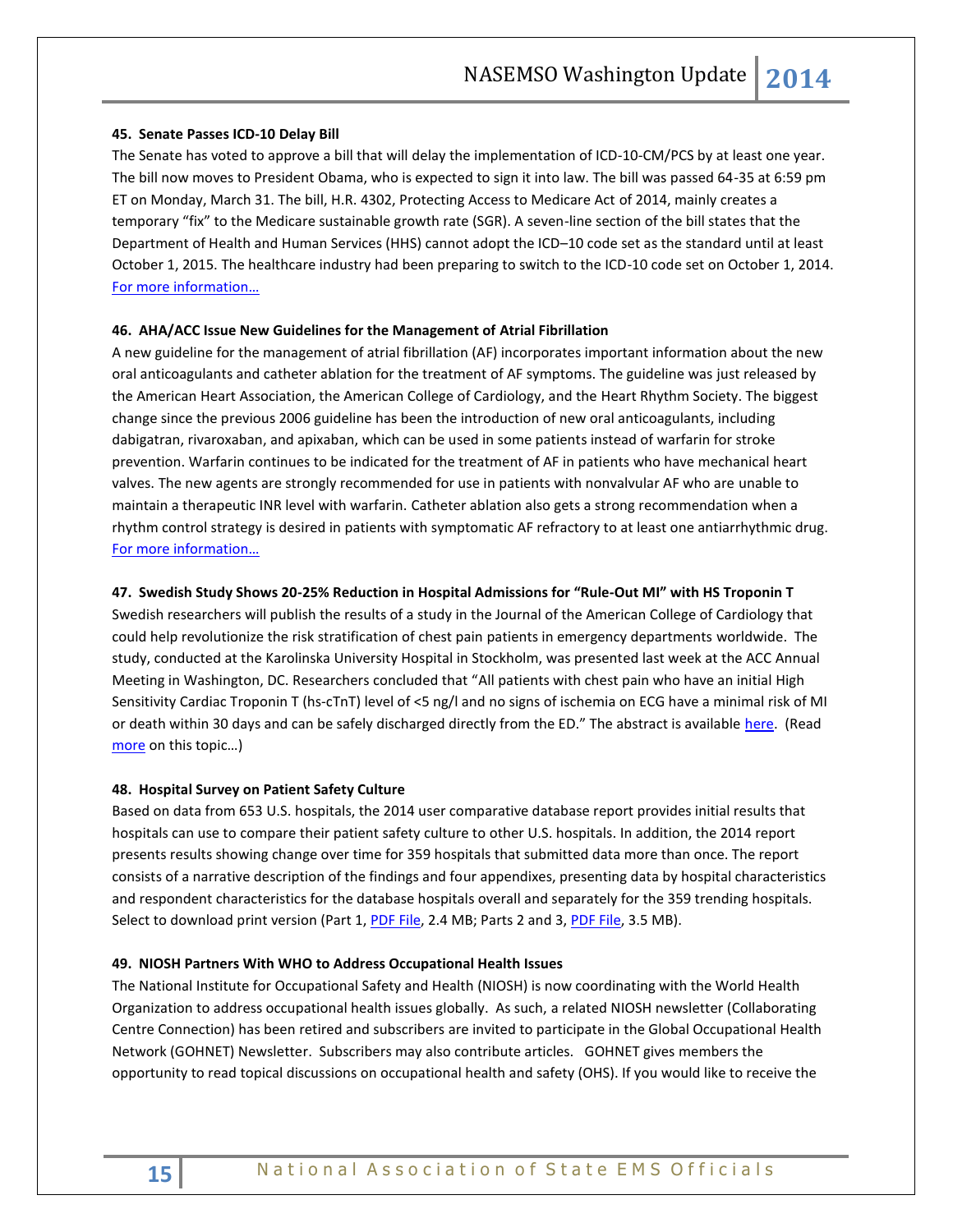Newsletter and be informed about what happens at WHO in the area of OHS, please go to the following location and complete the GOHNET survey. [Access the online survey](https://extranet.who.int/datacol/survey.asp?survey_id=1451) Username: GOHNET Password: GOHNET

## **50. Sepsis Study Comparing Three Treatment Methods Shows Same Survival Rate**

Survival of patients with septic shock was the same regardless of whether they received treatment based on specific protocols or the usual high-level standard of care, according to a five-year clinical study. The large-scale randomized trial, named ProCESS for Protocolized Care for Early Septic Shock, was done in 31 academic hospital emergency departments across the country and was funded by the National Institute of General Medical Sciences (NIGMS), a component of the National Institutes of Health. For more information...

# **51. Influenza Vaccine Cuts Flu-Related Pediatric ICU Admissions**

Complete vaccination coverage against influenza (e.g., 2 doses in young children) is associated with about an 80% reduction in flu-related pediatric intensive care unit admissions, according to a case-control study in the Journal of Infectious Diseases. Between 2010 and 2012, U.S. researchers examined data on some 45 children who were admitted to 21 pediatric ICUs with confirmed influenza, 170 ICU controls without influenza, and 90 communitybased controls. Vaccination coverage was low, with just 18% of influenza cases, 31% of ICU controls, and 51% of community controls fully vaccinated. In adjusted analyses, full vaccination was 74% to 82% effective in preventing influenza-related ICU admission. Partial vaccination coverage provided no benefit. Free access is provided to the Journal of Infectious Diseases articl[e here.](http://jid.oxfordjournals.org/content/early/2014/03/23/infdis.jiu185.full.pdf+html)

## **52. Application of New Cholesterol Guidelines**

According to the New England Journal of Medicine, more than half of adults between ages 40 and 75 who need help managing cholesterol would be eligible for statin therapy for the prevention of heart disease on the basis of the newest American College of Cardiology and American Heart Association guidelines. The new guidelines have the potential to increase the net number of new statin prescriptions by 12.8 million. For more information....

#### **53. "Citing Urgent Need, U.S. Calls on Hospitals to Hone Disaster Plans"**

New York Times, March 11, 2014. Describing emergency preparedness as an "urgent public health issue," the proposal by the Department of Health and Human Services offers regulations aimed at preventing the severe disruptions to health care that followed Hurricane Katrina and Hurricane Sandy. More than 68,000 institutions would be affected, including large hospital chains, "mom and pop" nursing homes, home health agencies, rural health clinics, organ transplant procurement organizations, outpatient surgery sites, psychiatric hospitals for youths and kidney dialysis centers. For more information...

#### **54. Glove and Gown Effects on Intraoperative Bacterial Contamination**

Paper surgical gowns aren't as green as reusable cloth ones, but when it comes to preventing surgical site infections, disposability trumps sustainability by a long margin, say researchers. In their [study](http://journals.lww.com/annalsofsurgery/Abstract/2014/03000/Glove_and_Gown_Effects_on_Intraoperative_Bacterial.26.aspx) published in the March issue of the journal Annals of Surgery, they also demonstrate that double-glovers who change their outer gloves midway through surgery boost their infection prevention effectiveness. Through a laboratory-based strikethrough study of gown materials and Staphylococcus bacteria, the researchers found that 26 out of 27 cloth gowns allowed bacterial transmission, while none of the paper gowns did. Further examinations of gloves and gown sleeves during the course of orthopedic surgeries found that double-gloved participants who'd changed their outer gloves an hour in, as well as those wearing paper gowns, showed lower bacterial contamination rates.

**In related news**, only about half of healthcare facilities have funds set aside for hand hygiene training, and about 10% of them lack a clear commitment on the part of senior leadership to support hand hygiene improvement. In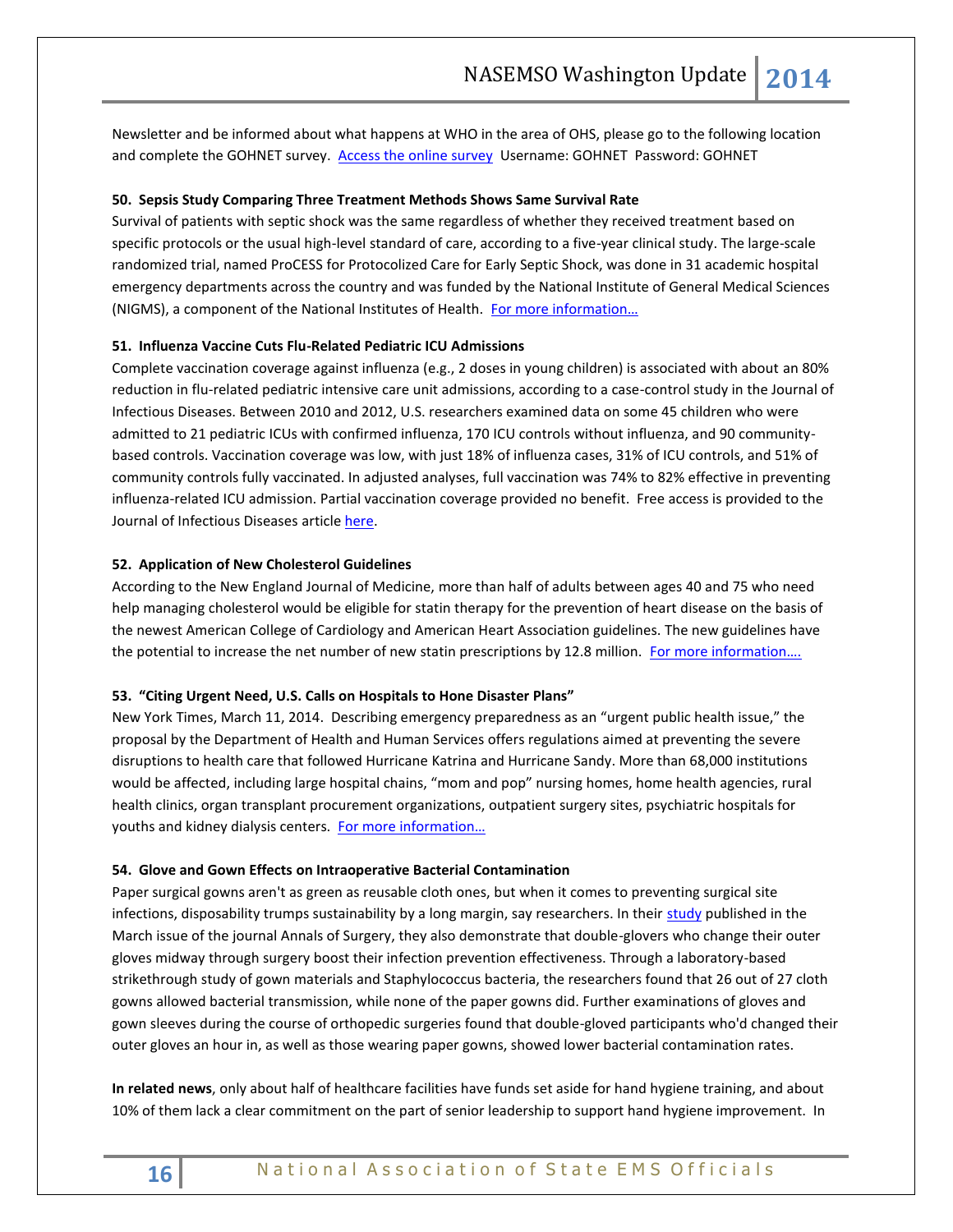22.5% of U.S. healthcare facilities, alcohol-based hand sanitizers aren't available at every point of care, according to a recently published [study](http://www.apic.org/For-Media/News-Releases/Article?id=cebfb182-af4e-4d3b-ab2e-4c96953b5674) in the *American Journal of Infection Control*.

# **UPCOMING EVENTS**

# **PLEASE NOTE: CALENDAR ITEMS ARE ALWAYS WELCOME!!! Send t[o robinson@nasemso.org](mailto:robinson@nasemso.org)**

#### **\*\*\*STATEWIDE EMS CONFERENCES\*\*\***

\*California EMS for Children Forum: Get Ready for Kids. May 19, 2014. Palm Springs Convention Center, Palm Springs, CA. For more information...

\*Pennsylvania 37th Annual Statewide EMS Conference, August 13-15, 2014, Lancaster Marriott at Penn Square, Lancaster, PA. For more information...

\*Pennsylvania 37th Annual Statewide EMS Conference, September 17-19, 2014. Blair County Convention Center, Altoona, PA. [For more information…](http://www.pehsc.org/)

35<sup>th</sup> Annual Virginia EMS Symposium, November 5-9, 2014, Norfolk Waterside Marriott, Norfolk, Va. For more information, visit [http://www.vdh.virginia.gov/OEMS/symposium/index.htm.](http://www.vdh.virginia.gov/OEMS/symposium/index.htm)

# **\*\*\*National Conferences and Special Meetings\*\*\***

| <b>NAEMSE Instructor Course Level 1</b> |                |
|-----------------------------------------|----------------|
| April 4-6, 2014                         | Champaign, IL  |
| April 25-27, 2014                       | Greenville, SC |
| <b>NAEMSE Instructor Course Level 2</b> |                |
| May 2-4, 2014                           | Sacramento, CA |
| May 16-17, 2014                         | Macon, GA      |

# [2014 Preparedness Summit.](http://preparednesssummit.org/) April 1-4, 2014 in Atlanta GA.

National Public Health Week. April 7-13, 2014. [For more information…](http://www.nphw.org/2014)

\*Public Meeting of the National EMS Advisory Council. April 23-24, 2014

Fire-Rescue Med. April 29-May 3, 2014. Arlington, VA. For more information...

ACEP Leadership and Advocacy Conference. May 18-21, 2014. Washington, DC. For more information...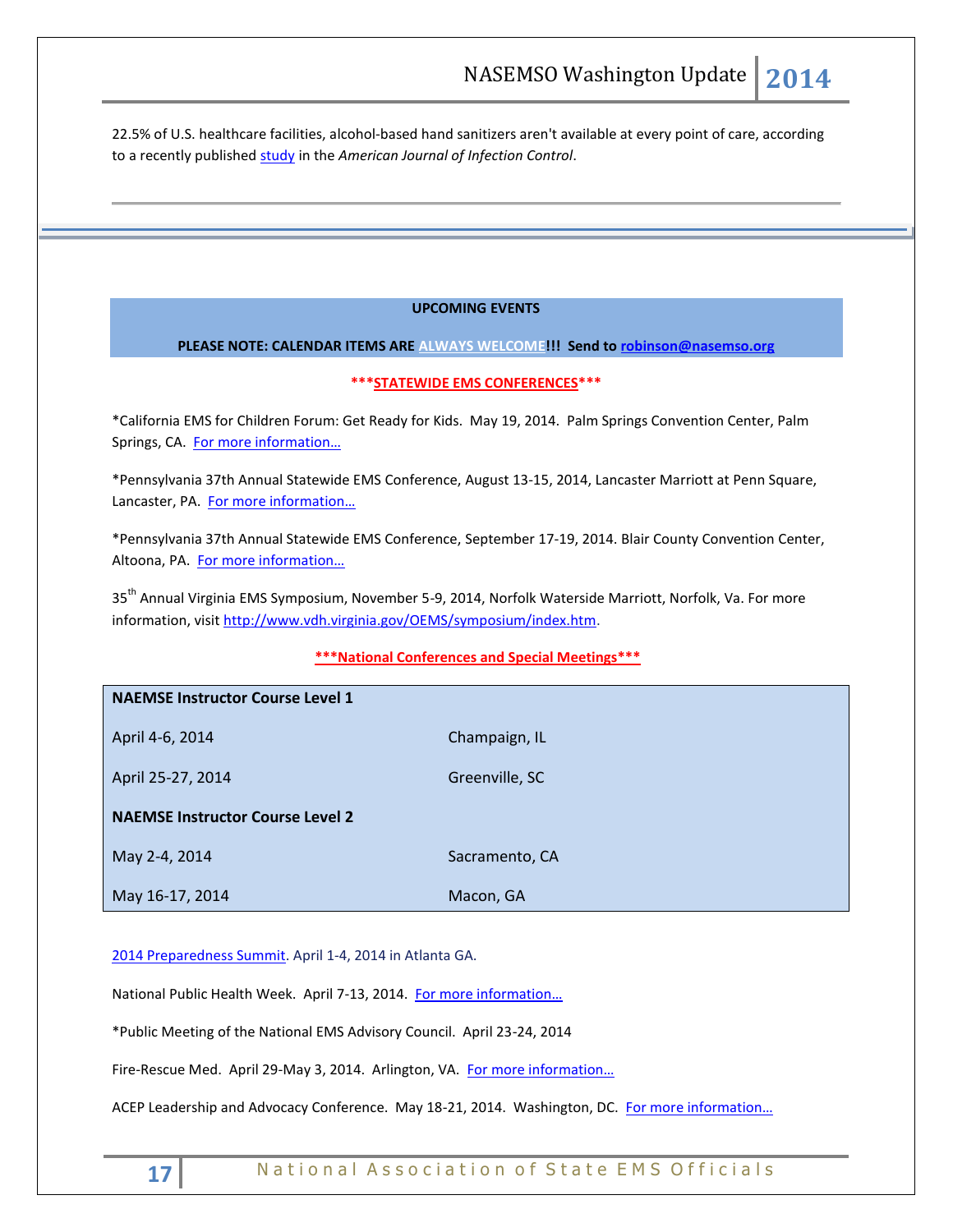National EMS Week. May 18-24, 2014. This year's theme is "EMS: Dedicated. For Life." For more information...

Pinnacle EMS Leadership and Management Conference. July 21-25, 2014. Scottsdale, AZ. For more information...

ITS America World Congress. September 7-11, 2014. Detroit Marriott at the Renaissance Center. Detroit, MI. For [more information…](http://itsworldcongress.org/)

\*Public Meeting of the National EMS Advisory Council. September 9-10, 2014

NAEMSE Symposium. September 16-21, 2014. Peppermill Resort Hotel. Reno, NV. For more information...

Air Medical Transport Conference. September 22-24, 2014. Nashville, TN.

NASEMSO Annual Meeting. October 6-10, 2014. Westin Cleveland and Cleveland Public Auditorium, Cleveland, OH. [For more information…](http://www.nasemso.org/Meetings/Annual/AnnualMeeting2014.asp)

ENA Annual Meeting. October 7-11, 2014. Indiana Convention Center. Indianapolis, IN. For more information...

ACEP Annual Meeting. October 27-October 30, 2014. Chicago, IL. For more information...

EMS Expo. November 9-13, 2014. Nashville, TN. [For more information…](http://emsworldexpo.com/)

\*Public Meeting of the National EMS Advisory Council. December 3-4, 2014

See more EMS Events on NASEMSO's web site at <http://www.nasemso.org/Resources/Calendar/index.asp>

# **NASEMSO Staff Contacts**

Elizabeth Armstrong, CAE, MAM / Executive VP (703) 538-1799 ext. 8 [armstrong@nasemso.org](mailto:armstrong@nasemso.org)

Dia Gainor/Executive Director (703) 538-1799 ext. 7 Email: [Dia@nasemso.org](mailto:Dia@nasemso.org)

Sharon Kelly / Executive Assistant (703) 538-1799 ext. 2 - [kelly@nasemso.org](mailto:kelly@nasemso.org)

Kathy Robinson / Program Manager (703) 538-1799 ext. 1894 – [robinson@nasemso.org](mailto:robinson@nasemso.org)

Kevin McGinnis/Program Manager (571) 749-7217 – Email[: mcginnis@nasemso.org](mailto:mcginnis@nasemso.org)

Leslee Stein-Spencer/Program Manager Email: [Stein-Spencer@nasemso.org](mailto:Stein-Spencer@nasemso.org)

Mary Hedges/Program Manager Email: [Hedges@nasemso.org](mailto:Hedges@nasemso.org)

Rachael Alter/Program Manager Email: [Alter@nasemso.org](mailto:Alter@nasemso.org) 

Dan Manz/Program Manager Email: [Manz@nasemso.org](mailto:Manz@nasemso.org)